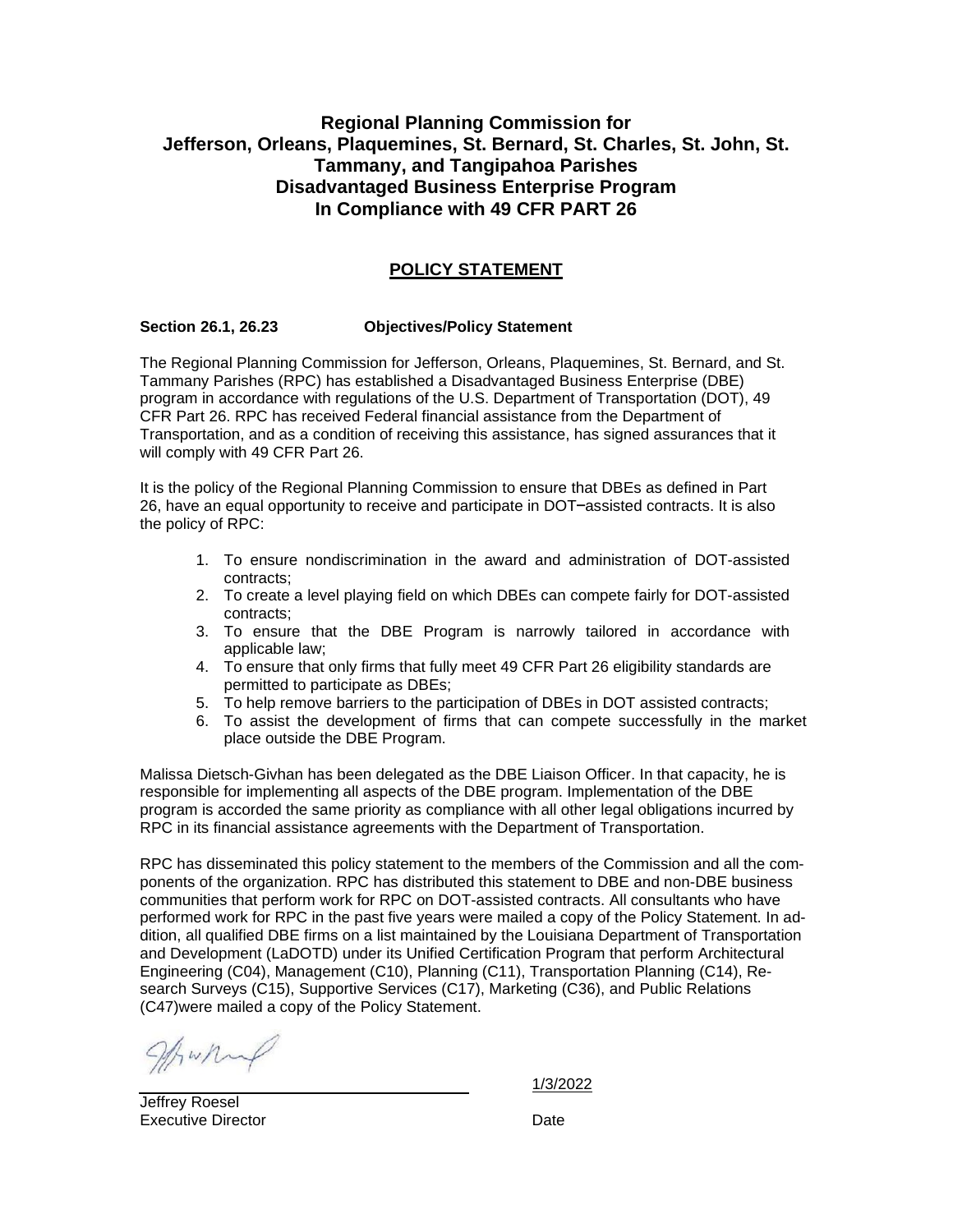# **SUBPART A – GENERAL REQUIREMENTS**

### **Section 26.1 Objectives**

The objectives are found in the policy statement on the first page of this program.

### **Section 26.3 Applicability**

The Regional Planning Commission is the recipient of Federal–aid highway funds authorized under Titles I and V of the Intermodal Surface Transportation Efficiency Act of 1991 (ISTEA), Pub. L. 102-240, 105 Stat. 1914, or Titles I, III, and V of the Transportation Equity Act for the 21<sup>st</sup> Century (TEA-21), Pub. L. 105-178, 112 Stat. 107.

The Regional Planning Commission is the recipient of Federal transit funds authorized by Titles I, III, V, and VI of ISTEA, Pub. L. 102-240 or by Federal transit laws in Title 49, U.S. Code, or Titles I, III, and V of the TEA-21, Pub. L. 105-178.

### **Section 26.5 Definitions**

The RPC will use terms in this program that have the meaning defined in Section 26.5 of CFR 49 found as Attachment 1 at the end of this document.

### **Section 26.7 Non-discrimination Requirements**

RPC will never exclude any person from participation in, deny any person the benefits of, or otherwise discriminate against anyone in connection with the award and performance of any contract covered by 49 CFR Part 26 on the basis of race, color, sex, or national origin.

In administering its DBE program, the RPC will not, directly or through contractual or other arrangements, use criteria or methods of administration that have the effect of defeating or substantially impairing accomplishment of the objectives of the DBE program with respect to individuals of a particular race, color, sex, or national origin.

## **Section 26.11 Record Keeping Requirements**

### Uniform Report of DBE Awards/Commitments and Payments: 26.11(a)

RPC will report DBE commitments/awards and payments to FTA on a semiannual basis. Uniform reports will be submitted every June 1st for the period of October 1 – March 31, and December 1st for the period of April 1 – September 30.

### Reporting to DOT: 26.11(b)

RPC will report DBE participation to DOT as follows:

RPC will report DBE participation on a semi-annual basis, using Uniform Report of DBE Awards or Commitments and Payment Form. These reports will reflect payments actually made to DBEs on DOT-assisted contracts.

### Bidders List: 26.11(c)

RPC will create and maintain a bidders list. The purpose of the list is to provide the most accurate data possible about the universe of DBE and non-DBE contractors and subcontractors who may seek to work on RPC DOT-assisted contracts. This list will be used in helping to set RPC's overall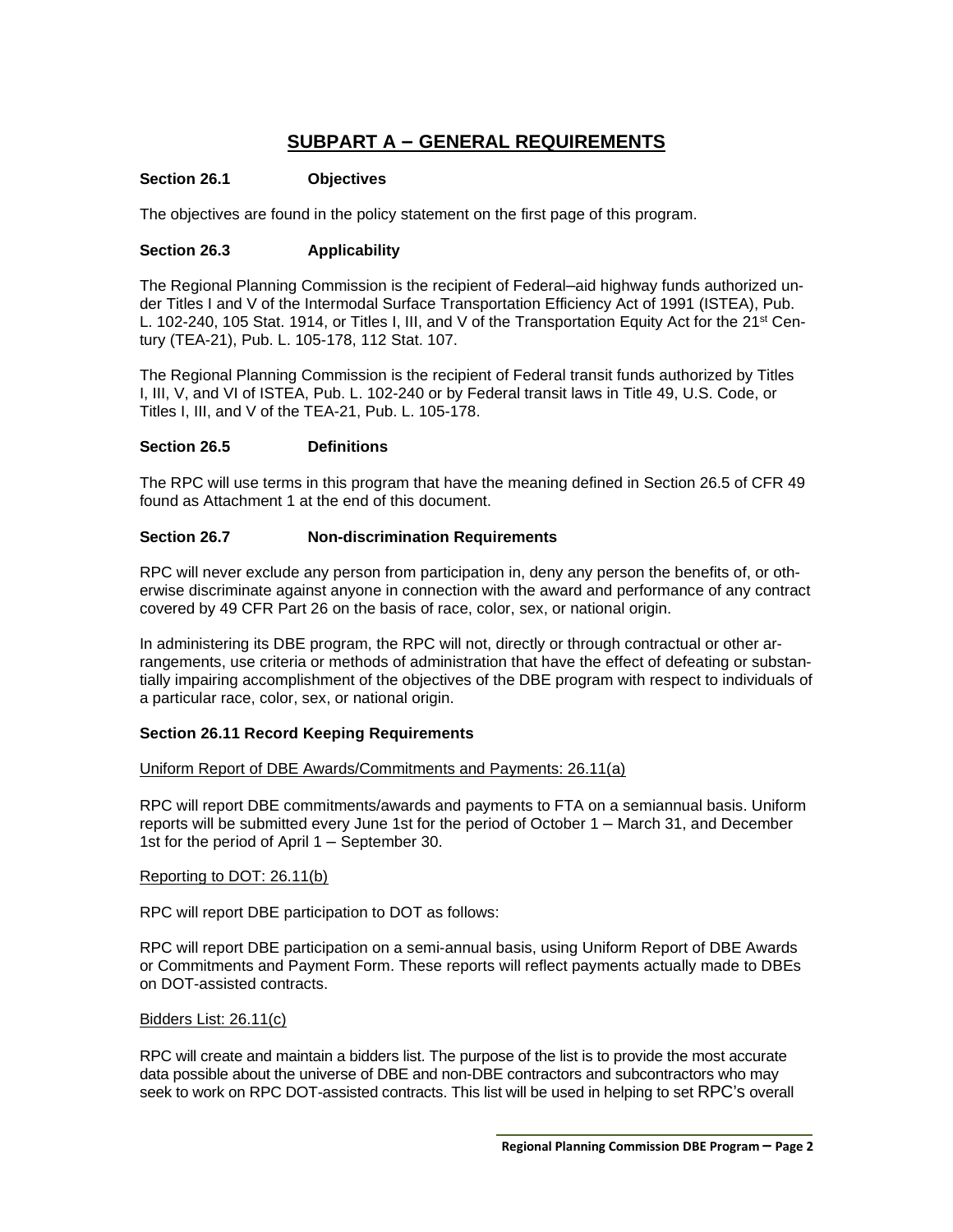goals. The bidders list will include the name, address, DBE and non-DBE status, age of firm, and annual gross receipts of firms.

RPC will collect this information in the following ways: The list of qualified DBE firms will be that maintained under the Louisiana Unified Certification Program Agreement as administered by the Louisiana Department of Transportation and Development (LaDOTD). The RPC will not establish a process of certifying firms for the DBE designation. In order to supplement the list to include non-DBE firms with the age of the firm and annual gross receipts, this information will be requested in all solicitations and will be required as a part of the submittal of a proposal for work on DOT assisted jobs. Most solicitations by the Regional Planning Commission are in the form of RFQ's (Requests for Qualification) and do not require a full proposal. The information will be required of all successful submitters who become contractors and sub-contractors to the RPC.

### **Section 26.13 Federal Financial Assistance Agreement**

RPC has signed the following assurances, applicable to all DOT-assisted contracts and their administration:

### Assurance: 26.13(a)

RPC shall not discriminate on the basis of race, color, national origin, or sex in the award and performance of any DOT assisted contract or in the administration of its DBE Program or the requirements of 49 CFR Part 26. The recipient shall take all necessary and reasonable steps under 49 CFR Part 26 to ensure nondiscrimination in the award and administration of DOT assisted contracts. RPC's DBE Program, as required by 49 CFR Part 26 and as approved by DOT, is incorporated by reference in this agreement. Implementation of this program is a legal obligation and failure to carry out its terms shall be treated as a violation of this agreement. Upon notification to RPC of its failure to carry out its approved program, the Department may impose sanctions as provided for under Part 26 and may, in appropriate cases, refer the matter for enforcement under 18 U.S.C. 1001 and/or the Program Fraud Civil Remedies Act of 1986 (31 U.S.C. 3801 *et seq*.).

This language will appear verbatim in financial assistance agreements with sub-recipients.

#### Contract Assurance: 26.13b

RPC will ensure that the following clause or similar language is included in every DOT-assisted contract and subcontract:

The contractor, sub-recipient, or subcontractor shall not discriminate on the basis of race, color, national origin, or sex in the performance of this contract. The contractor shall carry out applicable requirements of 49 CFR Part 26 in the award and administration of DOT assisted contracts. Failure by the contractor to carry out these requirements is a material breach of this contract, which may result in the termination of this contract or such other remedy as the recipient deems appropriate.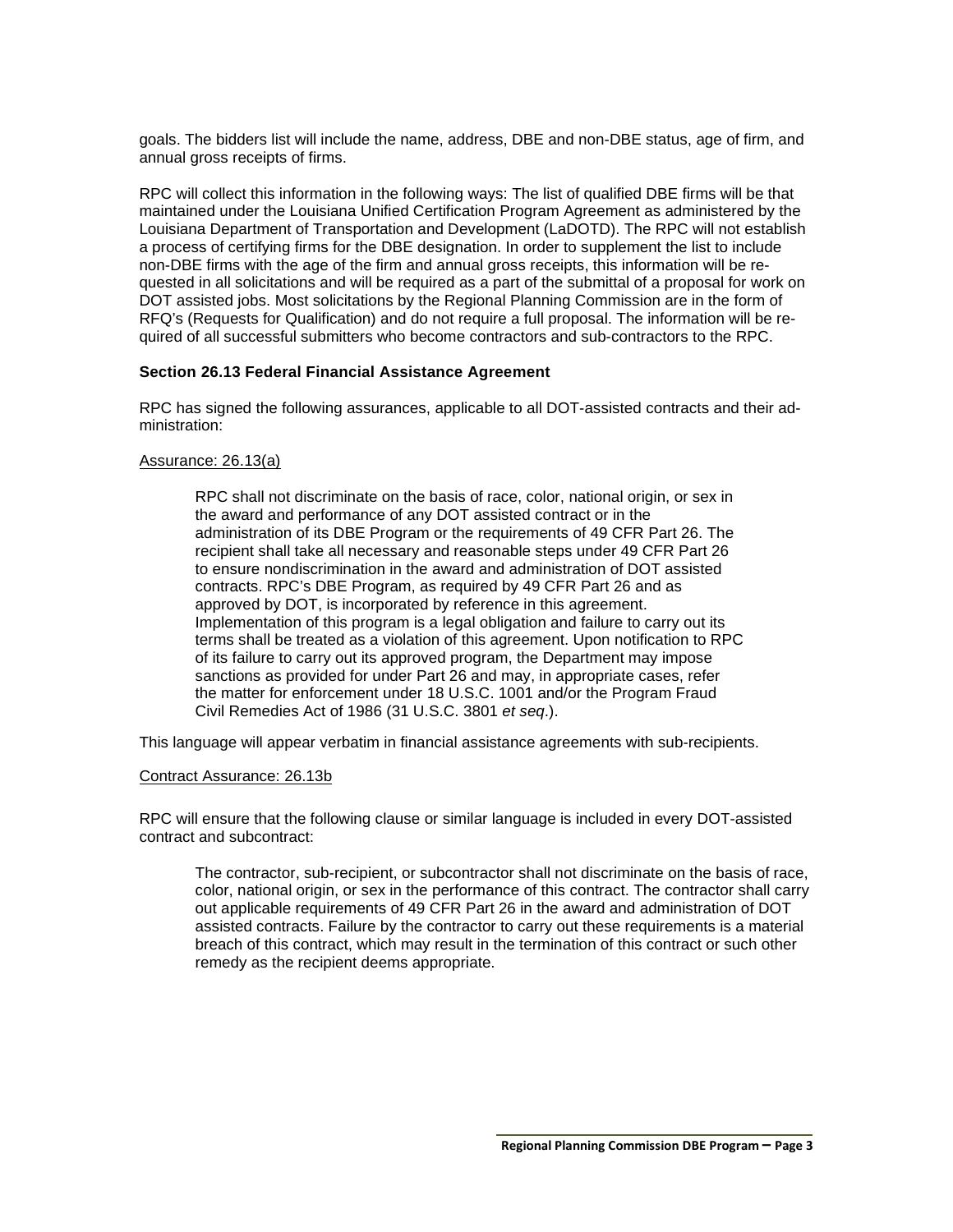# **SUBPART B - ADMINISTRATIVE REQUIREMENTS**

### **Section 26.21 DBE Program Updates**

Since RPC has received grants of \$250,000 or more in FTA planning, capital, and/or operating assistance in a Federal fiscal year, and is authorized by the statute for which this part applies, RPC will continue to carry out this program until all funds from DOT financial assistance have been expended. RPC will provide to DOT updates representing significant changes in the program. RPC will submit an updated goal annually by August 1.

### **Section 26.23 Policy Statement**

The Policy Statement is delineated on the first page of this program.

## **Section 26.25 DBE Liaison Officer (DBELO)**

RPC has designated the following individual as DBE Liaison Officer:

Malissa Dietsch-Givhan Regional Planning Commission 10 Veterans Memorial Boulevard New Orleans, Louisiana 70124 504-483-8513 [mgivhan@norpc.org](mailto:jsappington@norpc.org)

In that capacity, the DBELO is responsible for implementing all aspects of the DBE program and ensuring that RPC complies with all provision of 49 CFR Part 26. The DBELO has direct, independent access to the Executive Director concerning DBE program matters. An organization chart displaying the DBELO's position in the organization is found in Attachment 1 to this pro-gram.

The DBELO is responsible for developing, implementing and monitoring the DBE program, in coordination with other appropriate officials. The DBELO has additional staff to assist in the administration of the program. The duties and responsibilities of the DBELO and his staff include the following:

- 1. Gathers and reports statistical data and other information as required by DOT.
- 2. Reviews third party contracts and purchase requisitions for compliance with this program.
- 3. Works with all departments to set overall annual goals.
- 4. Ensures that bid notices and requests for proposals are available to DBEs in a timely manner.
- 5. Identifies contracts and procurements so that DBE goals are included in solicitations (both race-neutral methods and contract specific goals) and monitors results.
- 6. Analyzes RPC's progress toward attainment and identifies ways to improve progress.
- 7. Participates in pre-bid meetings.
- 8. Advises the Executive Director and the Commission on DBE matters and achievement.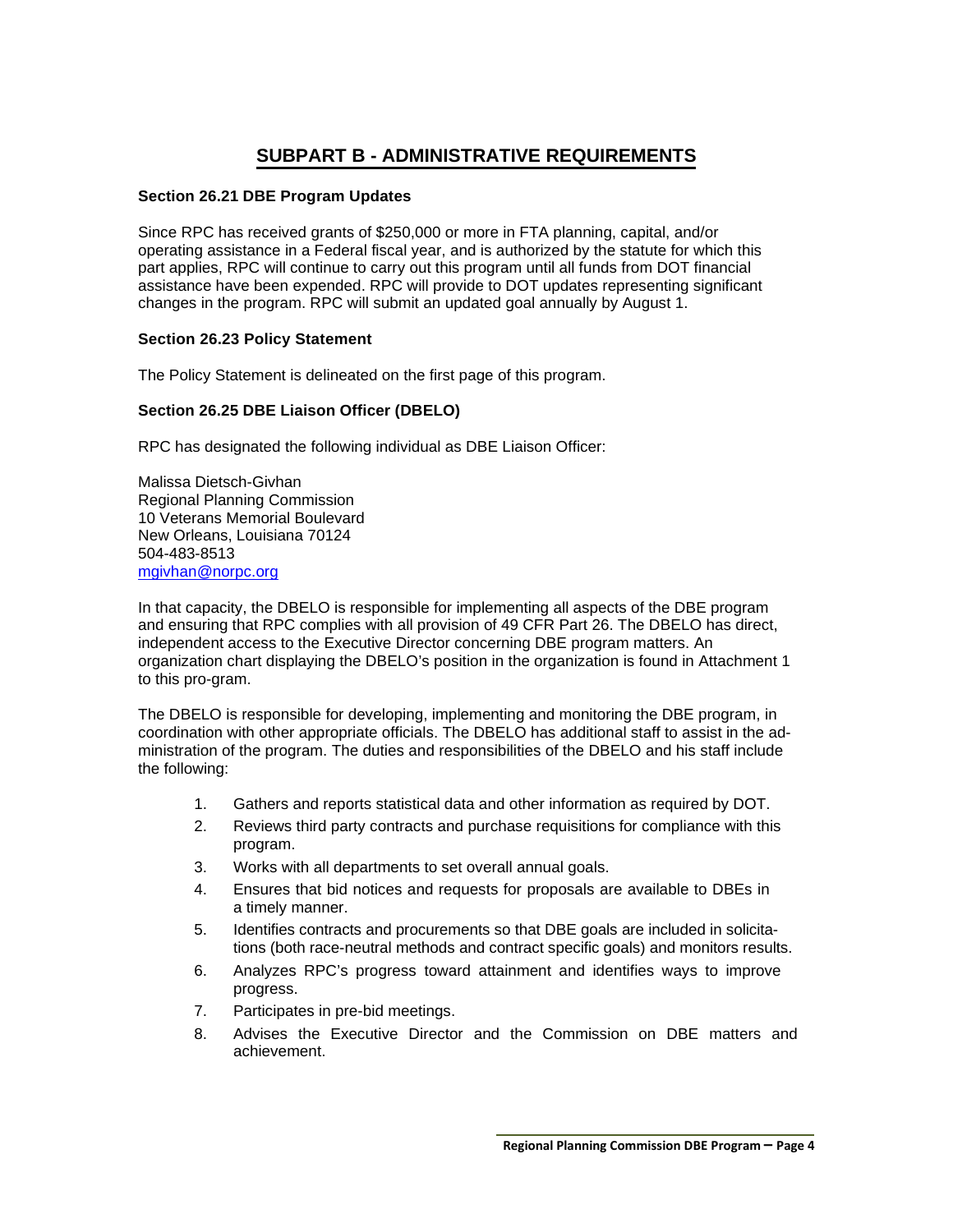- 9. Determines contractor compliance with good faith efforts.
- 10. Provides DBEs with information and assistance.
- 11. Plans and participates in DBE training seminars.
- 12. Acts as liaison to the Uniform Certification Process in Louisiana.
- 13. Provides outreach to DBEs and community organizations to advise them of opportunities.
- 14. Maintains the RPC's updated directory on certified DBEs.

### **Section 26.27 DBE Financial Institutions**

It is the policy of the RPC to investigate the full extent of services offered by financial institutions owned and controlled by socially and economically disadvantaged individuals in the community, to make reasonable efforts to use these institutions, and to encourage prime contractors on DOT-assisted contracts to make use of these institutions.

There are currently three minority owned and controlled banks in the State of Louisiana:

Liberty Bank & Trust Co. 6600 Plaza Dr., Suite 600, New Orleans, LA 70127 Dryades Savings Bank, FSB, 233 Carondelet St., Suite 200, New Orleans, LA 70130 United Bank & Trust Co., 2714 Canal St., New Orleans, LA 70119

The Regional Planning Commission will investigate the availability of financial institutions owned by DBEs on an annual basis and use their services whenever feasible.

### **Section 26.29 Prompt Payment Mechanisms**

The RPC will include the following clause in each DOT-assisted prime contract:

The prime contractor agrees to pay each subcontractor under this prime contract for satisfactory performance of its contract in a prompt and efficient manner upon the receipt of each payment the prime contractor receives from RPC. The prime contractor agrees further to return retainage payments to each subcontractor promptly after the subcontractors work is satisfactorily completed. Any prolonged delay or postponement of payment may occur only for good cause following written approval of the RPC. This clause applies to both DBE and non-DBE subcontractors.

## **Section 26.31 Directory**

RPC shall maintain a directory identifying all firms eligible to participate as DBEs. The directory lists the firm's name, address, phone number, date of the most recent certification, and the type of work the firm has been certified to perform as a DBE. The list of qualified DBE firms will be that maintained under the Louisiana Unified Certification Program Agreement as administered by the Louisiana Department of Transportation and Development (LaDOTD). All firms certified under the Louisiana Unified Certification Program, regardless of certifying agency, will be considered fully eligible to participate as DBEs. RPC will revise the Directory as revisions are made by LaDOTD. RPC will make the Directory available at their offices and will reference the DOTD website where the list may be accessed. The link to the DOTD website is [http://www8.dotd.la.gov/ucp/.](http://the/) The Agreement between RPC and LaDOTD and the Certification Plan and Process may be found in Attachment 7 at the end of this program document.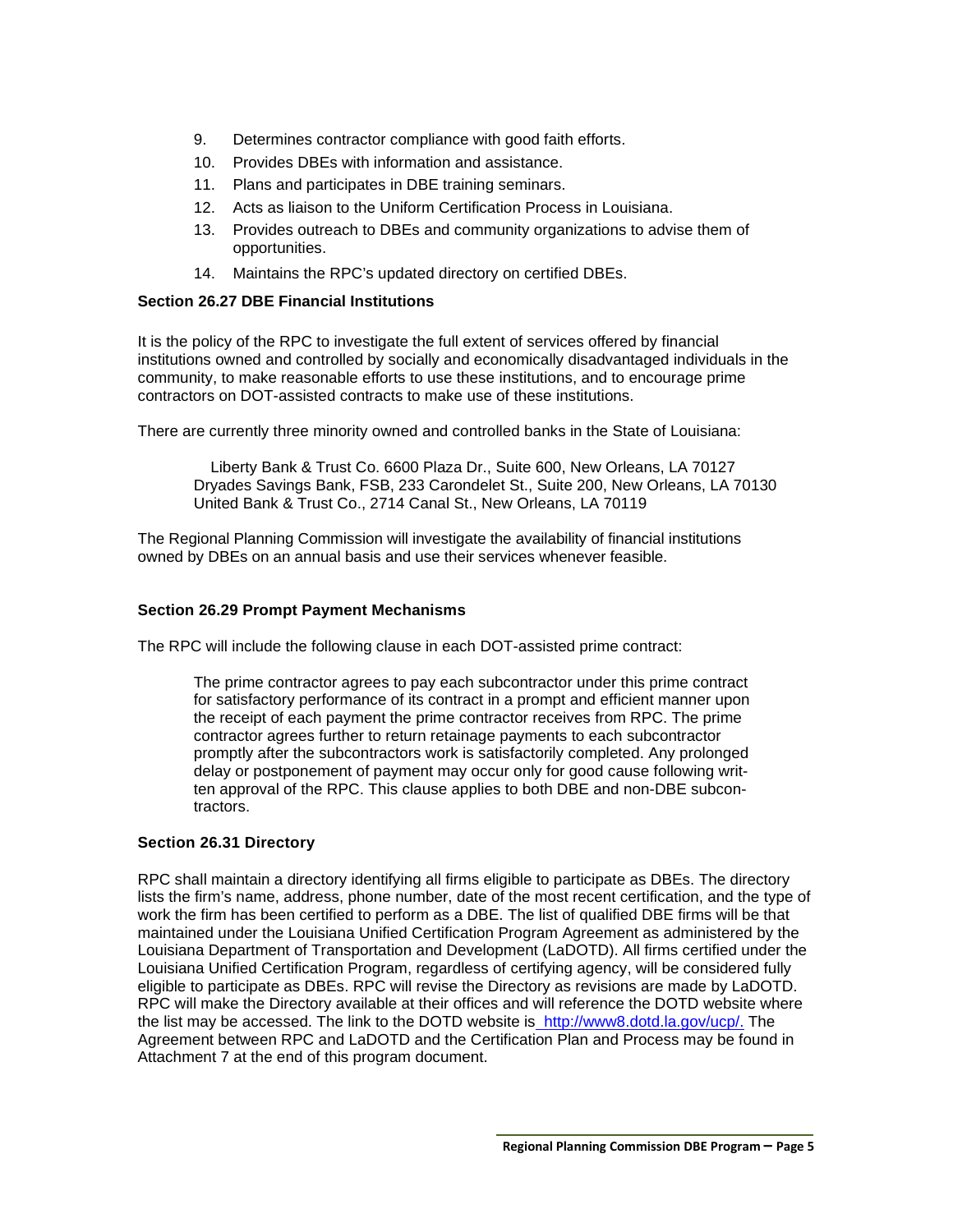### **Section 26.33 Over-concentration**

RPC has not identified that over-concentration exists in the types of work that DBEs perform.

### **Section 26.35 Business Development Programs**

RPC has not established a business development program; however, RPC hereby agrees to periodically host DBE training seminars regarding RPC's planned program activities. The most recent of these seminars was held on May 7, 2018.

## **Section 26.37 Monitoring and Enforcement Mechanisms**

RPC will take the following monitoring and enforcement mechanisms to ensure compliance with 49 CFR Part 26.

- 1. RPC will bring to the attention of the Department of Transportation any false, fraudulent, or dishonest conduct in connection with the program, so that DOT can take the steps (e.g., referral to the Department of Justice for criminal prosecution, referral to the DOT Inspector General, action under suspension and debarment or Program Fraud and Civil Penalties rules) provided in 26.107.
- 2. RPC will consider similar action under their own legal authorities, including responsibility determinations in future contracts. Attachment 3 lists the regulation, provisions, and contract remedies available in the event of non-compliance with the DBE regulation by a participant on RPC's procurement activities.
- 3. RPC will also implement a monitoring and enforcement mechanism to ensure that work committed to DBEs at contract award is actually performed by the DBEs. This mechanism will provide for a running tally of actual DBE attainments (e.g., payment actually made to DBE firms), including a means of comparing these attainments to commitments. This will be accomplished by review and monitoring by the DBELO who is also responsible for the review of all invoices submitted by contractors. In this capacity, the DBELO will be able to verify the payment of funds to the contractors and will be available to the subcontractors for verification of payments they should have received.
- 4. In their reports of DBE participation to DOT, RPC will show both commitments and attainments, as required by the DOT reporting form.

## **Monitoring and Enforcement Mechanisms**

The Regional Planning Commission has available several remedies to enforce the DBE requirements contained in its contracts, including, but not limited to, the following:

- 1. Breach of contract action, pursuant to the terms of the contract;
- 2. Breach of contract action, pursuant to Louisiana State Code

In addition, the Federal government has available several enforcement mechanisms that it may apply to firms participating in the DBE problem, including, but not limited to, the following:

- 1. Suspension or debarment proceedings pursuant to 49 CFR Part 26
- 2. Enforcement action pursuant to 49 CFR Part 31
- 3. Prosecution pursuant to 18 USC 1001.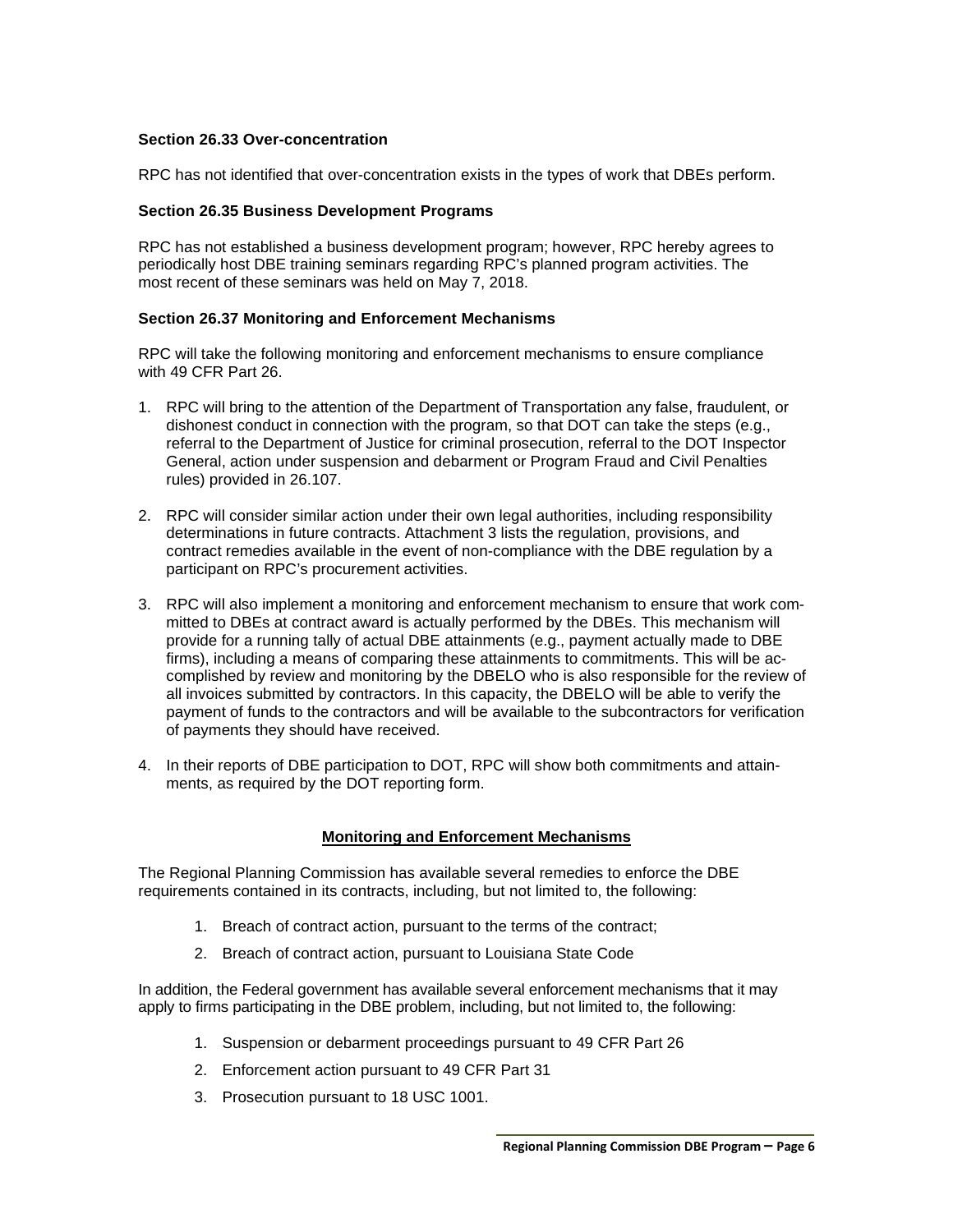### **Section 26.39 Fostering Small Business Participation**

The Regional Planning Commission has developed and submitted to the FTA for approval a race and gender neutral non-discriminatory Small Business Enterprise (SBE) program in accordance with Section 26.39 and the new final rule of January 11, 2011. The Small Business Enterprise (SBE) program shall be administered by the Regional Planning Commission's DBE Liaison Officer. The DBE Liaison Officer will have direct, independent access to the Executive Director of the agency.

### Small Business Development

The RPC has established a Small Business Development Administrator to ensure that contracting and procurement policies, procedures and practices support equity and parity in the economic opportunity the agency generates through federal and non-federal spending. The director is charged with the task of making business opportunity more available to small, minority and women-owned businesses through race and gender neutral programmatic activity.

The primary functions of the Director of Small Business Development include outreach, advocacy, business assistance and compliance as detailed below.

### **Outreach**

- 1. Serve as an outreach facilitator by connecting the agency with industry groups, civic organizations, non-profits, small business assistance organizations and/or professional associations;
- 2. Forging partnerships with regional or industry groups to assist with the dissemination of information on opportunities at the agency;
- 3. Ensuring easy and direct access to SBE program information through the website and other electronic and print media;
- 4. Issuing Request for Information (RFIs) to obtain general information about suppliers and small business service providers to better inform goal setting, set aside thresholds and SBE utilization;
- 5. Maintaining a registry of certified SBEs;
- 6. Conducting educational outreach sessions.

### Advocacy

- 1. Establishing and facilitating a small business advisory council as a committee of community and industry stakeholders;
- 2. Utilizing the Small Business Advisory Council to inform DBE/SBE Goals that balance supply, demand and community expectations with project needs;
- 3. Analyzing current Census County Business Pattern and Louisiana Unified Certification Program data to estimate realistic opportunities for SBE participation;
- 4. Conducting research on local market conditions to inform DBE and SBE goal setting ;

### Business Assistance

- 1. Working with local banking and financial institutions to develop programs that support small business participation at RPC;
- 2. Working with local small business development agencies to develop programs that support increased SBE participation at RPC and other partner agencies with whom we do business with.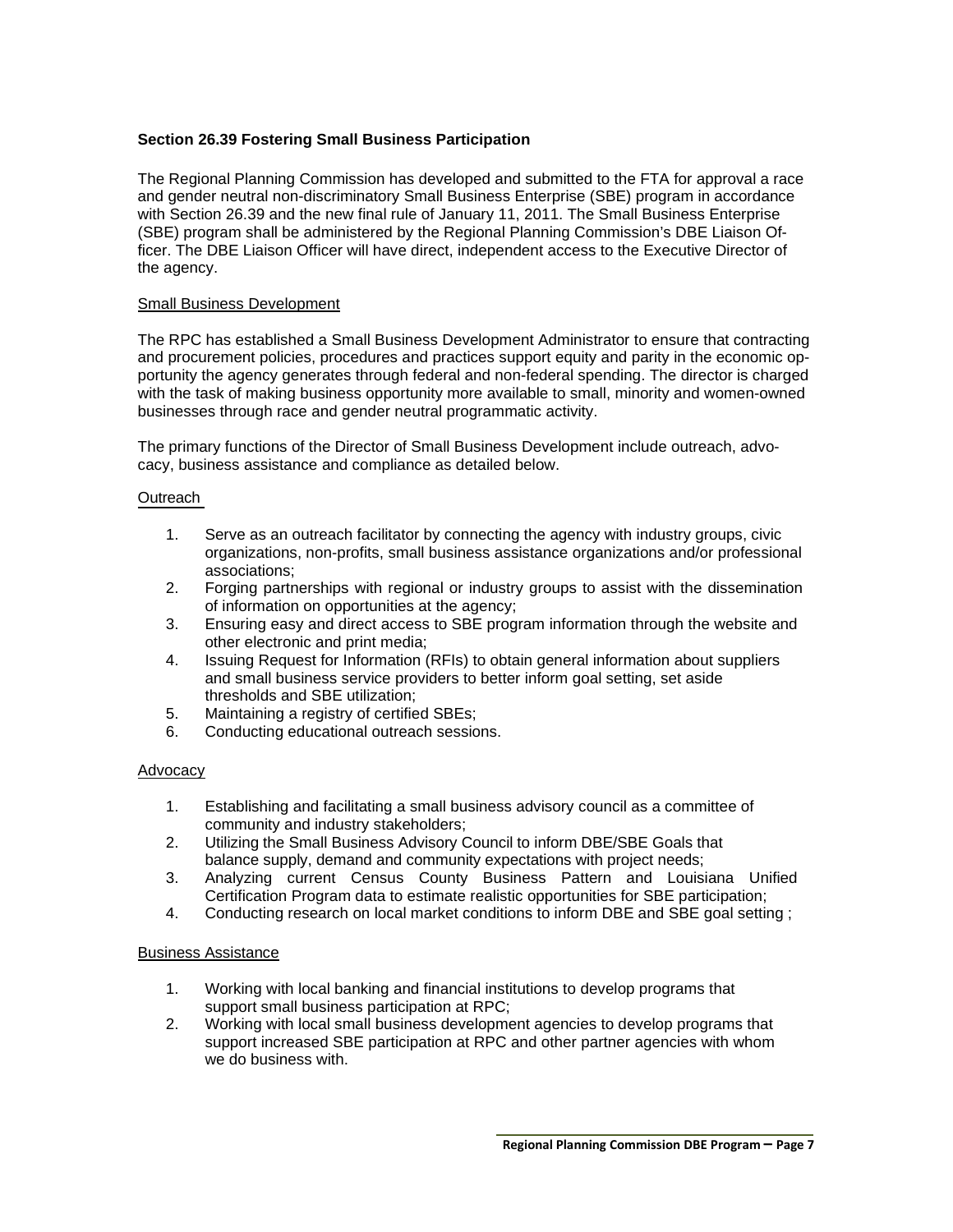### **Compliance**

- 1. Ensuring non-discrimination and facilitating the development and maintenance of a contracting environment in which small businesses can compete fairly;
- 2. Developing tools for RPC to efficiently access and utilize SBEs for SBE competitions and small purchases for both federal and non-federal spending;
- 3. Setting SBE goals that accurately reflect the local market;
- 4. Establishing SBE competition thresholds and determining projects for SBE completion based on the capacity of the local market;
- 5. Monitoring and reporting SBE compliance to inform continuous improvement of the program.

### Small Business Development Administrator

The Small Business Development Administrator is responsible for coordinating and administering all aspects of RPC's SBE Program. The Director of Small Business Development has the responsibility of promoting and fostering small business participation in contracts led by RPC for both federally and non-federally funded projects.

The Small Business Development Administrator has direct, independent access to the Executive Director concerning small business and economic opportunity matters. The Director of Small Business Development can be contacted at:

> Malissa Dietsch-Givhan Regional Planning Commission 10 Veterans Memorial Boulevard New Orleans, Louisiana 70124 504-483-8513 Ema[il: mgivhan@norpc.org](mailto:jsappington@norpc.org)

Programmatic components of the SBE Program to be implemented and administered by RPC are detailed below.

### SBE Directory and Vendor Registry

RPC will acknowledge and honor all small businesses that register with the state of Louisiana's Department of Transportation and Development (LADOTD).

<http://wwwapps.dotd.la.gov/engineering/lettings/>

### Small Purchase Program

RPC's small purchase policy is guided by the Louisiana Public Bid Law LA RS 39:1508 and allows small purchases not exceeding \$25,000 to be solicited by written competitive price quote from a minimum of two sources. For small purchase activity RPC will restrict purchase and procurement to Small Business Enterprises (SBEs) provided there are a minimum of three certified SBE vendors in the vendor registry with the capacity to provide the service. Simplified Acquisitions

RPC simplified acquisitions will be utilized for purchases and procurement of products and services of up to \$100,000 in compliance with regulations for Simplified Acquisition as defined in FTA Circular 4220.1F and the Louisiana Public Bid Law R.S. 38:2211, et seq. For simplified acquisitions of \$25,001 to \$100,000 RPC will develop a vendor registry. As with small purchases, SBE competition for simplified acquisitions will require a minimum of three certified SBEs in the vendor registry.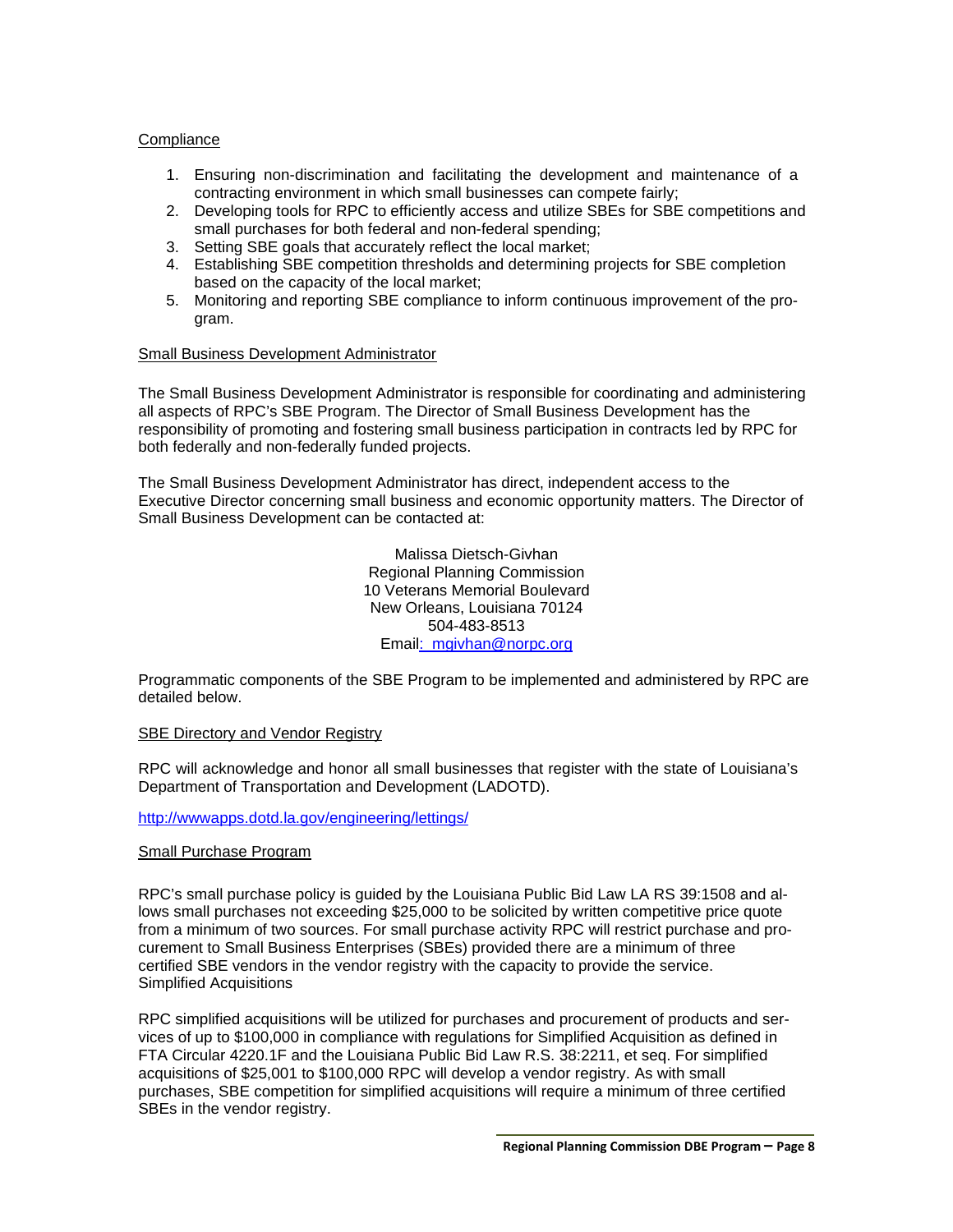### SBE Competition

RPC has established a SBE Competition policy for engineering, architectural and environmental services. For procurement activity of up to \$100,000 that exceeds the small purchase threshold and requires sealed bids or competitive proposals, RPC may solicit the product or service as a SBE competition to be competitively selected from among the certified SBEs through an Invitation for Bids (IFB), a Request for Proposal (RFP), or a Request for Qualifications (RFQ) process as applicable to the procurement provided that there are three or more certified SBE vendors in the registry with the capability to provide the product or service. Approval for a SBE competition of up to \$100,000 is required by the Director of Small Business Development and the Executive Director.

A project or procurement activity over \$100,000 can only be considered for SBE competition if the SBE Directory and/or Vendor Registry indicates that there are three or more certified SBEs in the local market area that are capable of performing the scope of work; or if information derived from a Request for Information (RFI) indicates that the local market of SBEs has the capacity to perform the scope of work. Additionally, SBE competition projects over \$100,000 must have the approval of the Director of Small Business Development and the Executive Director.

SBE competitions are established on a project by project basis.

### Stand Alone Projects

RPC will make every effort to un-bundle large capital and infrastructure projects and create stand alone projects in areas where SBEs have the capacity to compete in the small business market. Collaborative Contracting RPC will promote and support the development of joint ventures and collaborative contracting SBEs. To assist with the development of joint ventures RPC will host small business conferences in order to promote collaborative contracting. Additionally, to support joint venture development RPC will utilize the services of regional small business development and financial organizations to provide the support needed for effective joint venture development.

### Building Capacity

In order to build capacity among small businesses in the region RPC will provide incentives for prime contractors using SBEs that have never worked on an RPC project. For professional services selected by an RFP or RFQ process RPC will structure the evaluation criteria to provide additional scoring points to prime contractors bidding with a qualified SBE subcontractor that has never worked on an RPC project.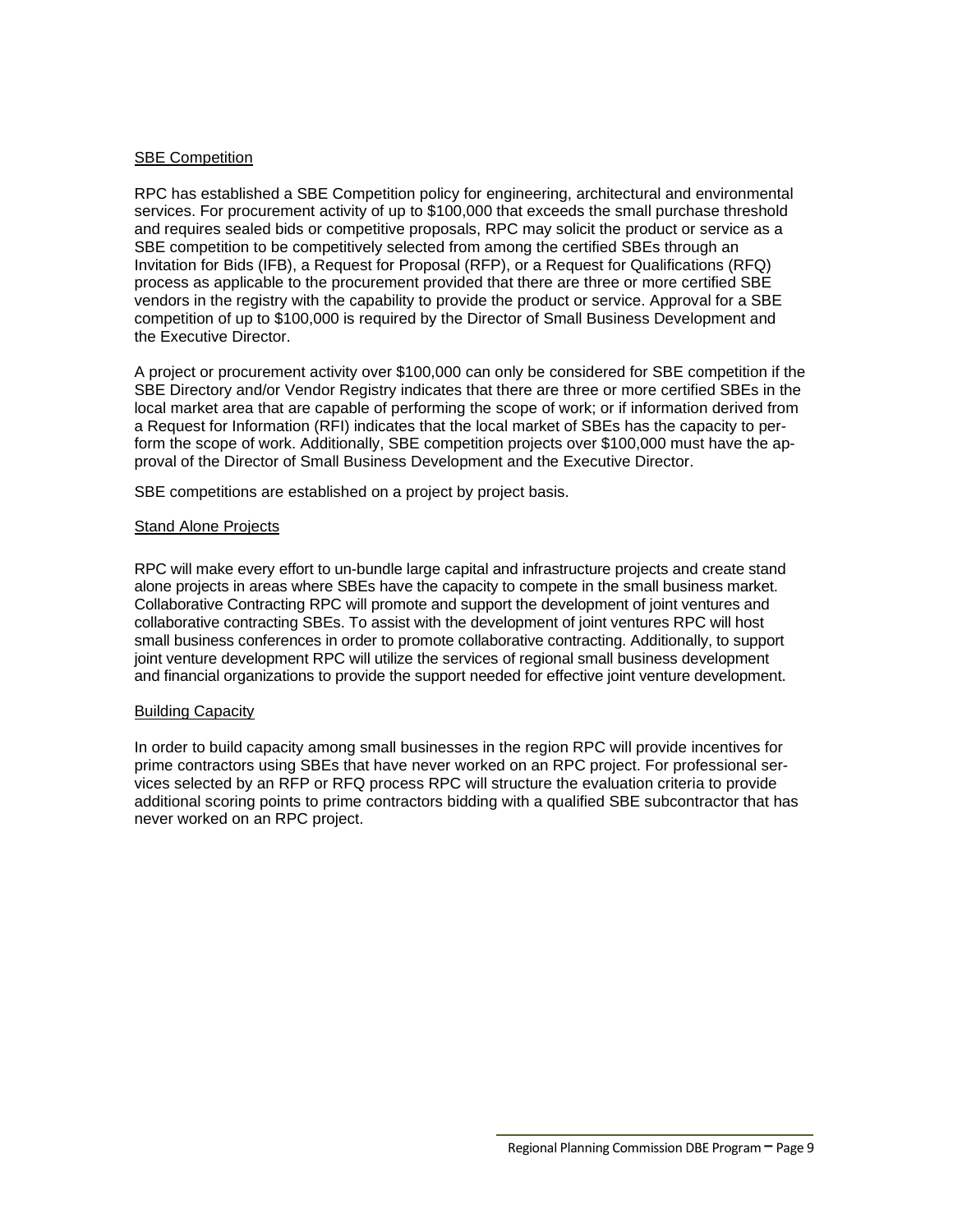# **SUBPART C – GOALS, GOOD FAITH EFFORTS, AND COUNTING**

## **Section 26.43 Set-asides or Quotas**

The RPC does not use quotas in any way in the administration of this DBE program.

### **Section 26.45 Overall Goals**

The Regional Planning Commission will annually establish overall goals in accordance with the 2- Step process as specified in 49 CFR Part 26.45. The first step is to determine the relative availability of DBEs in the market area, "base figure". The second step is to adjust the "base figure" percentage from Step 1 so that it reflects as accurately as possible the DBE participation the recipient would expect in the absence of discrimination based on past participation, a disparity study and/or information about barriers to entry to past competitiveness of DBEs on projects.

A description of the methodology to calculate the overall goal and the goal calculations can be found in Attachment 4 to this program.

In accordance with Section 26.45(f) the RPC will submit its overall goal to DOT by August 1 of each year. In establishing the overall goal each year, RPC will consult with minority, women's and general contractor groups, community organizations, and other officials or organizations to obtain information concerning the availability of disadvantaged and non-disadvantaged businesses, the effects of discrimination on opportunities for DBEs, and RPC's efforts to establish a level playing field for the participation of DBEs.

Following this consultation, RPC will publish a notice of the proposed overall goals, informing the public that the proposed goal and its rationale are available for inspection during normal business hours at 10 Veterans Memorial Boulevard, New Orleans, Louisiana for 30 days following the date of the notice, and informing the public that RPC and DOT will accept comments on the goals for 45 days from the date of the notice. Notice will be issued in general circulation media and available minority- focus media and trade publications, websites*.* Normally, RPC will issue this notice by June 1 of each year. The notice will include addresses to which comments may be sent and addresses (including offices and websites) where the proposal may be reviewed. RPC's overall goal submission to DOT will include a summary of information and comments received during this public participation process and the responses by RPC.

RPC will begin using the overall goal on October 1 of each year, unless RPC has received other instructions from DOT. If a goal is established on a project basis, RPC will begin using the goal by the time of the first solicitation for a DOT-assisted contract for the project.

### **Section 26.49 Transit Vehicle Manufacturers Goals**

RPC will require each transit vehicle manufacturer, as a condition of being authorized to bid or propose on FTA-assisted transit vehicle procurements, to certify that it has complied with the requirements of this section. Alternatively, RPC may, at its discretion and with FTA approval, establish project-specific goals for DBE participation in the procurement of transit vehicles in lieu of the TVM complying with this element of the program.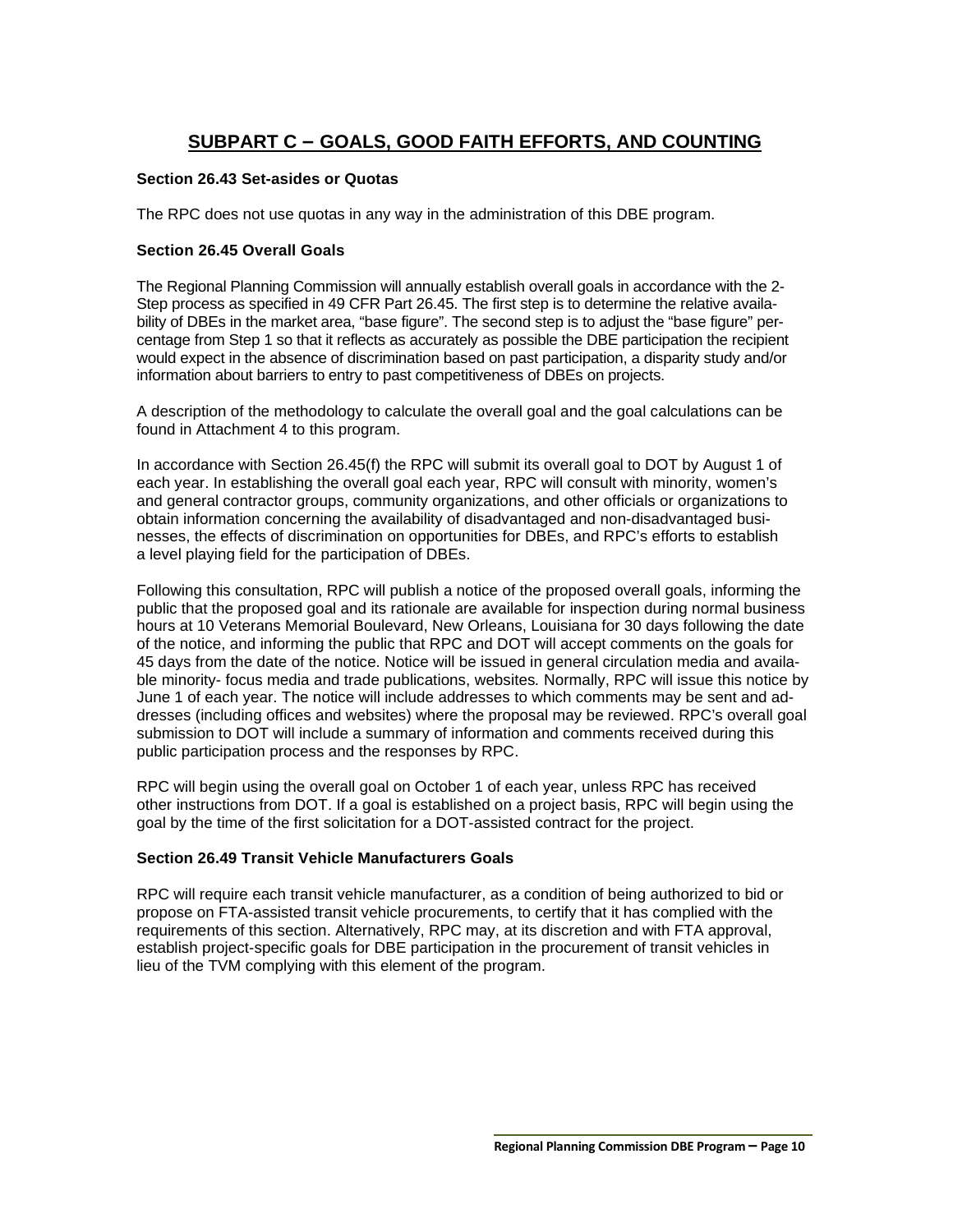### **Section 26.51(a-c) Breakout of Estimated Race-Neutral & Race-Conscious Participation**

The breakout of estimated race-neutral and race-conscious participation can be found in Attachment 4 to this program. This section of the program will be updated annually when the goal calculation is updated.

### **Section 26.51(d-g) Contract Goals**

The RPC will use contract goals to meet any portion of the overall goal that is not projected to be met using race-neutral means. Contract goals are established so that, over the period to which the overall goal applies, they will cumulatively result in meeting any portion of the overall goal that is not projected to be met through the use of race-neutral means.

RPC will establish contract goals only on those DOT-assisted contracts that have subcontracting possibilities. RPC need not establish a contract goal on every such contract, and the size of contract goals will be adapted to the circumstances of each such contract (e.g., type and location of work, availability of DBEs to perform the particular type of work.)

RPC will express contract goals as a percentage of the total amount of a DOT-assisted contract.

### **Section 26.53 Good Faith Efforts Procedures**

### Demonstration of good faith efforts (26.53(a) & (c))

The obligation of the bidder/offeror is to make good faith efforts. The bidder/offeror can demonstrate that it has done so either by meeting the contract goal or documenting good faith efforts. Examples of good faith efforts are found in Appendix A to Part 26.

Jeffrey Roesel, Executive Director of RPC is responsible for determining whether a bidder/offeror who has not met the contract goal has documented sufficient good faith efforts to be regarded as responsible.

RPC will ensure that all information is complete and accurate and adequately documents the bidder/offeror's good faith efforts before committing to the performance of the contract by the bidder/offeror.

#### Information to be submitted (26.53(b))

RPC treats bidder/offers' compliance with good faith efforts' requirements as a matter of responsibility, i.e., only the apparent successful bidder must submit the DBE information. Each solicitation for which a contract goal has been established will require all bidders/offerors to submit the following information at the time of bid:

Each solicitation for which a contract goal has been established will require the bidders/offerors to submit the following information within 10 business days of being notified that they are the successful bidders, but before the contract is executed: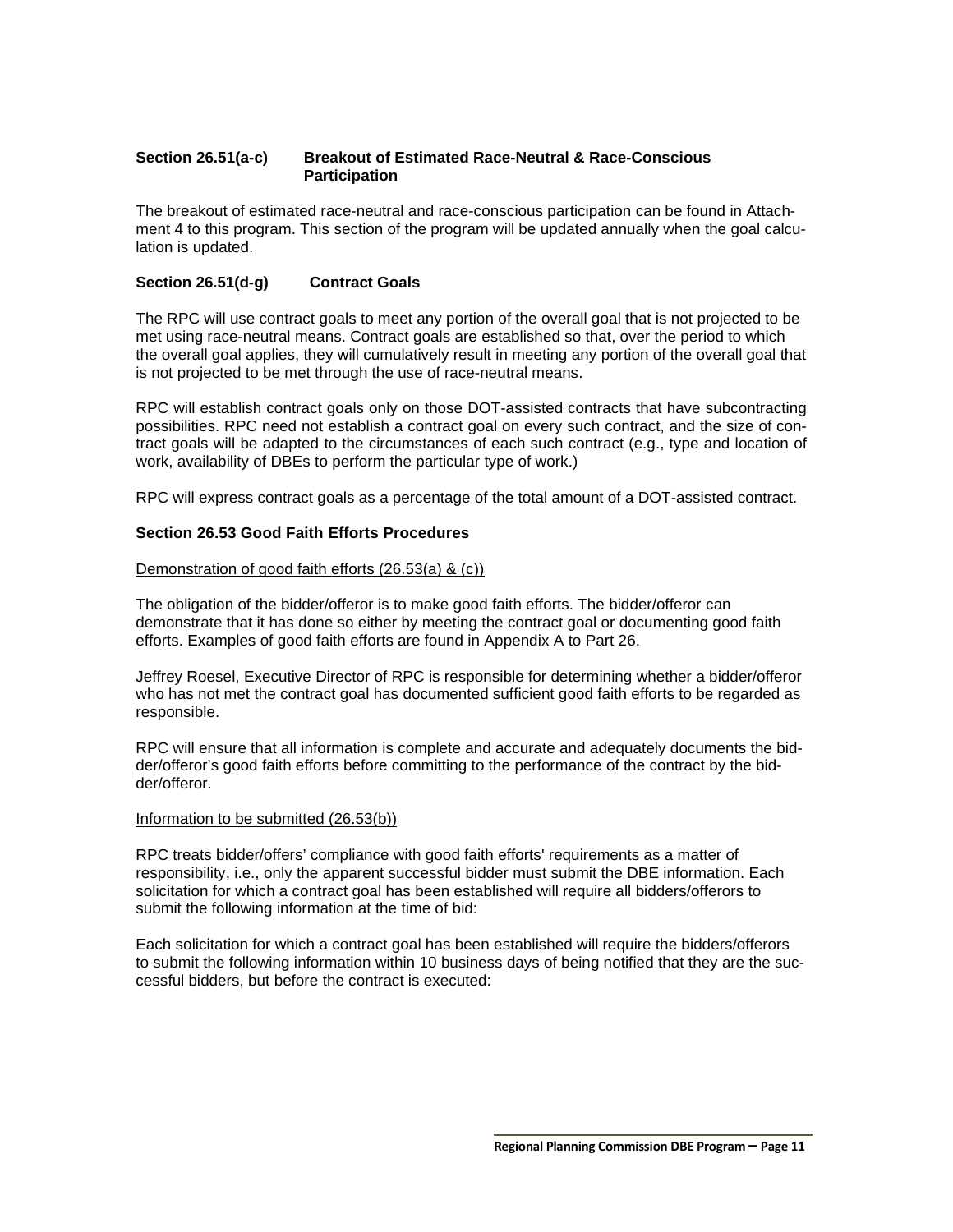- 1. The names and addresses of DBE firms that will participate in the contract;
- 2. A description of the work that each DBE will perform;
- 3. The dollar amount of the participation of each DBE firm participating;
- 4. Written and signed documentation of commitment to use a DBE subcontractor whose participation it submits to meet a contract goal;
- 5. Written and signed confirmation from the DBE that it is participating in the contract as provided in the prime contractors commitment and
- 6. If the contract goal is not met, evidence of good faith efforts.

### Administrative reconsideration (26.53(d))

Within 7 business days of being informed by RPC that it is not responsible because it has not documented sufficient good faith efforts, a bidder/offeror may request administrative reconsideration. Bidder/offerors should make this request in writing to the following reconsideration official:

Malissa Dietsch-Givhan Regional Planning Commission 10 Veterans Memorial Boulevard New Orleans, Louisiana 70124 504-483-8513 [mgivhan@norpc.org](mailto:nrichard@norpc.org)

The reconsideration official will not have played any role in the original determination that the bidder/offeror did not document sufficient good faith efforts.

As part of this reconsideration, the bidder/offeror will have the opportunity to provide written documentation or argument concerning the issue of whether it met the goal or made adequate good faith efforts to do so. The bidder/offeror will have the opportunity to meet in person with RPC's reconsideration official to discuss the issue of whether it met the goal or made adequate good faith efforts to do. RPC will send the bidder/offeror a written decision on reconsideration, explaining the basis for finding that the bidder did or did not meet the goal or make adequate good faith efforts to do so. The result of the reconsideration process is not administratively appealable to the Department of Transportation.

### Good Faith Efforts when a DBE is replaced on a contract (26.53(f))

The RPC will require a contractor to make good faith efforts to replace a DBE that is terminated or has otherwise failed to complete its work on a contract with another certified DBE, to the extent needed to meet the contract goal. RPC will require the prime contractor to notify the DBE Liaison Officer immediately of the DBE's inability or unwillingness to perform and provide reasonable documentation.

In this situation, RPC will require the prime contractor to obtain prior approval of the substitute DBE and to provide copies of new or amended subcontracts, or documentation of good faith efforts.

If the contractor fails or refuses to comply in the time specified, RPC's contracting office will issue an order stopping all or part of payment/work until satisfactory action has been taken. If the contractor still fails to comply, the contracting officer may issue a termination for default proceeding.

The following will be used in requests for proposals and/or bids for contracts for which a specific contract goal has been established.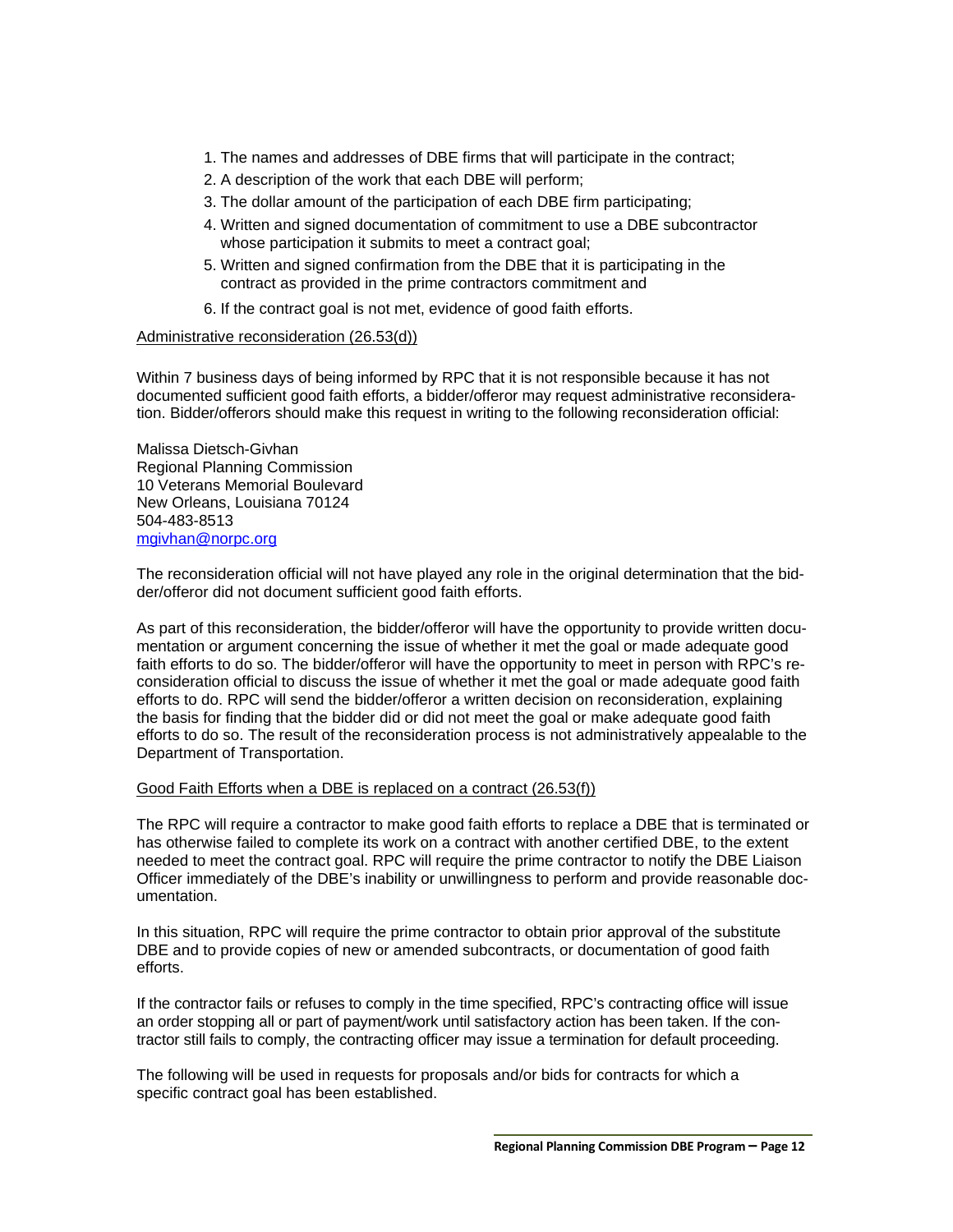### Sample Bid Specification:

The requirements of 49 CFR Part 26, Regulations of the U.S. Department of Transportation, apply to this contract. It is the policy of the Regional Planning Commission to practice nondiscrimination based on race, color, sex, or national origin in the award or performance of this contract. All firms qualifying under this solicitation are encouraged to submit bids/proposals. Award of this contract will be conditioned upon satisfying the requirements of this bid specification. These requirements apply to all bidders/offerors, including those who qualify as a DBE. A DBE contract goal of 18 percent has been established for this contract. The bidder/offeror shall make good faith efforts, as defined in Appendix A, 49 CFR Part 26 (attachment 1), to meet the contract goal for DBE participation in the performance of this contract.

The bidder/offeror will be required to submit the following information: (1) the names and addresses of DBE firms that will participate in the contract; (2) a description of the work that each DBE firm will perform; (3) the dollar amount of the participation of each DBE firm participating; (4) Written documentation of the bidder/offeror's commitment to use a DBE subcontractor whose participation it submits to meet the contract goal; (5) Written confirmation from the DBE that it is participating in the contract as provided in the commitment made under (4); and (6) if the contract goal is not met, evidence of good faith efforts.

### **Section 26.55 Counting DBE Participation**

RPC will count DBE participation toward overall and contract goals as provided in 49 CFR 26.55. RPC will not count the participation of a DBE subcontract toward a contractor's final compliance with its DBE obligations on a contract until the amount being counted has actually been paid to the DBE.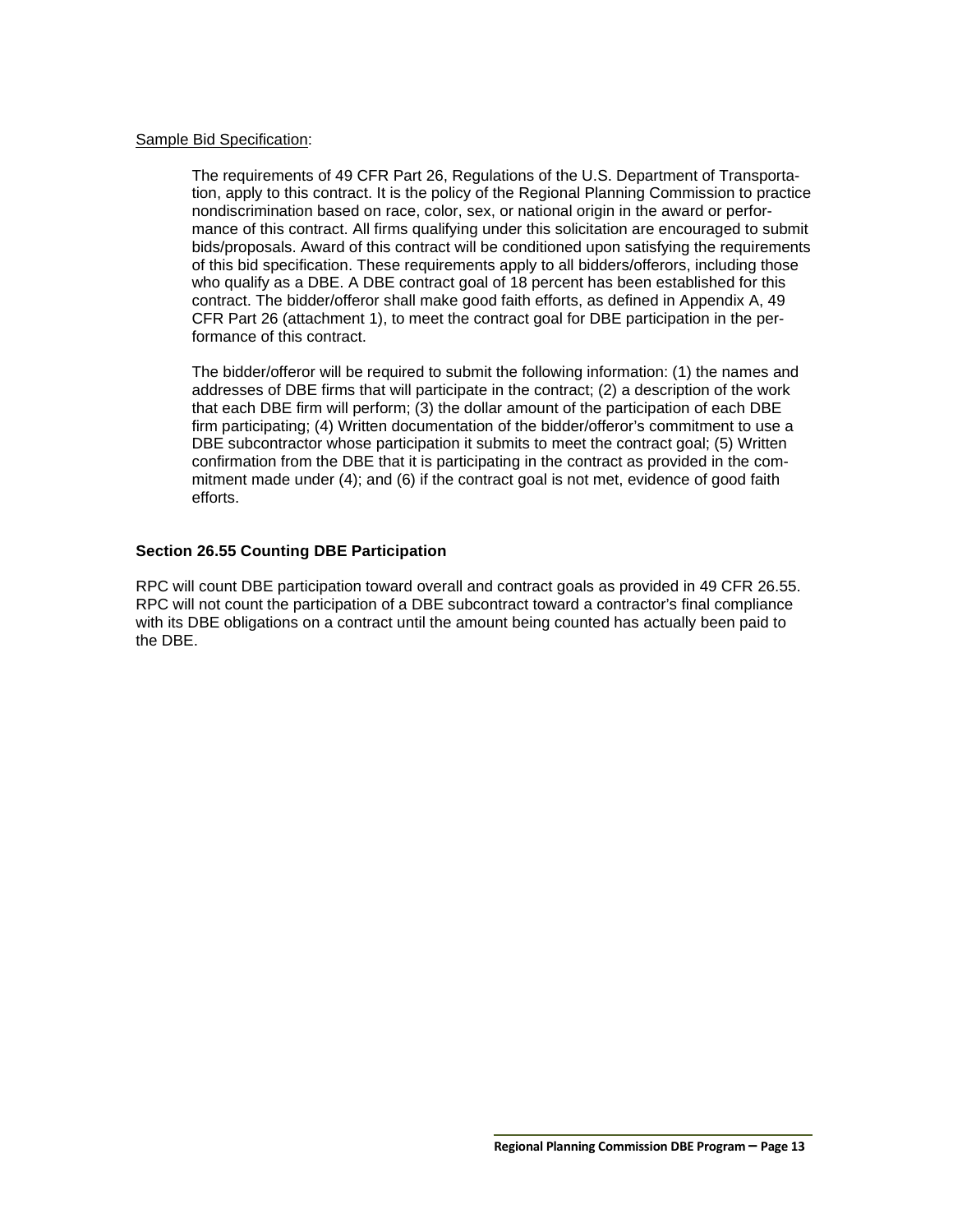# **SUBPART D – CERTIFICATION STANDARDS**

### **Section 26.61 – 26.73 Certification Process**

RPC will not certify firms as DBE's. Rather it will use those firms certified under the Louisiana Unified Certification Program (LAUCP) Agreement. That Program uses the certification standards of Subpart D of Part 26 to determine the eligibility of firms to participate as DBEs in DOT-assisted contracts. To be certified as a DBE, a firm must meet all certification eligibility standards. The Agreement and the LAUCP Certification Plan and Process are attached to this document and made a part hereof.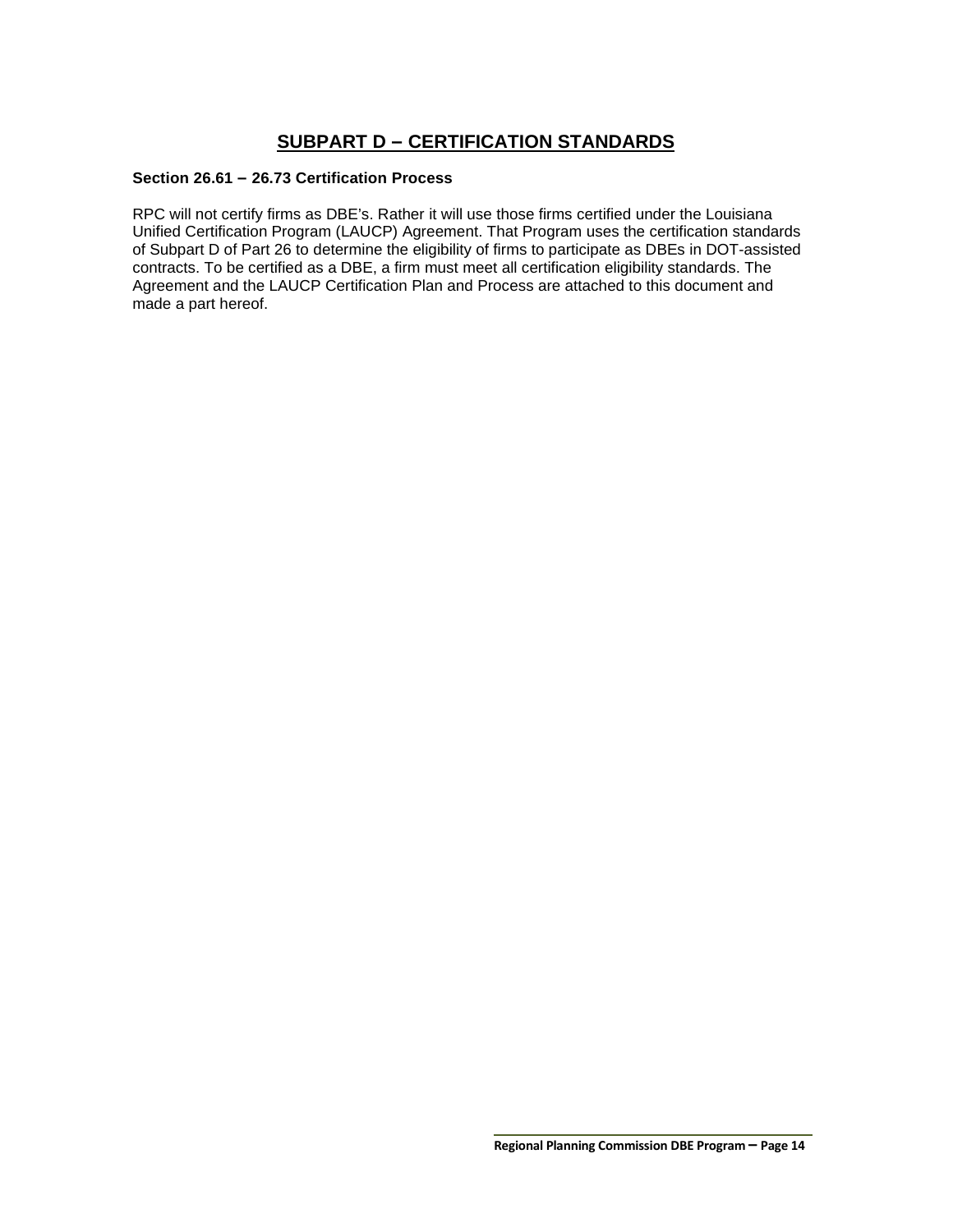# **SUBPART E – CERTIFICATION PROCEDURES**

### **Section 26.81 Unified Certification Programs**

The Regional Planning Commission will participate as a member of the Louisiana Unified Certification Program (LAUCP) administered by the Louisiana Department of Transportation and Development. The LAUCP will meet all of the requirements of this section.

### **Section 26.83 Procedures for Certification Decisions**

### Re-certifications 26.83(a) & (c)

As the Regional Planning Commission has not previously certified any firms as DBE's, there are no re-certifications necessary under this Section.

### "No Change" Affidavits and Notices of Change (26.83(j))

The "No Change" Affidavits and Notices of Change required under Section 26.83(j) shall be administered by the LAUCP.

### Personal Net Worth, (26.67(b))

The Personal Net Worth statements required of DBE firms shall be administered by the LAUCP.

### **Section 26.86 Denials of Initial Requests for Certification**

Denials of Initial Requests for Certification shall be administered by the LAUCP.

### **Section 26.87 Removal of a DBE's Eligibility**

Removal of a DBE's Eligibility shall be administered by the LAUCP.

### **Section 26.89 Certification Appeals**

Any firm or complainant may appeal LAUCP's decisions in a certification matter to DOT. Such appeals may be sent to:

Department of Transportation Office of Civil Rights Certification Appeals Branch 400 7<sup>th</sup> Street, SW Room 5414 Washington, D.C. 20590

The LAUCP will promptly implement any DOT certification appeal decisions affecting the eligibility of DBEs for RPC's DOT-assisted contracting (e.g., certify a firm if DOT has determined that the denial of its application was erroneous).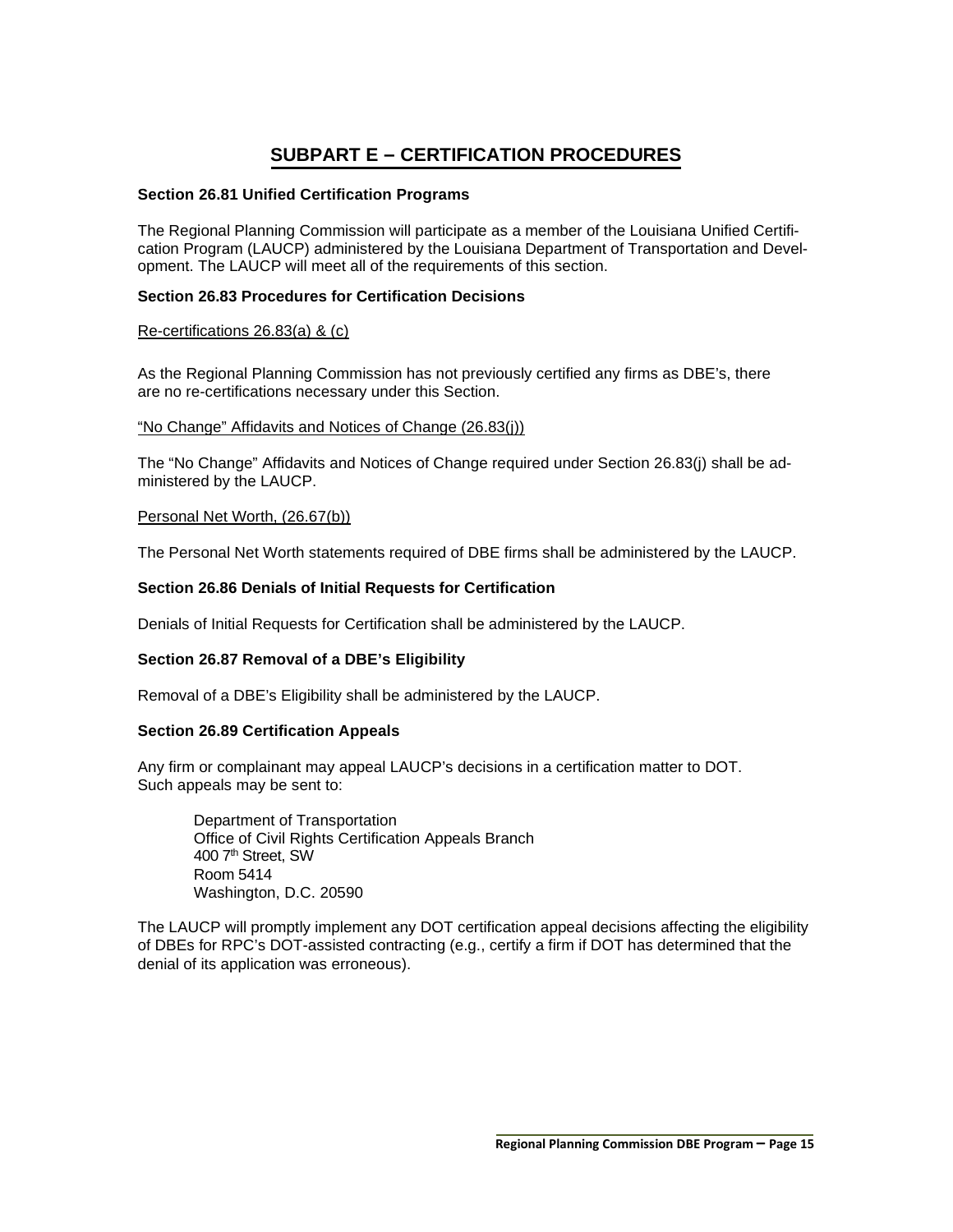# **SUBPART F – COMPLIANCE AND ENFORCEMENT**

### **Section 26.109 Information, Confidentiality, Cooperation**

RPC will safeguard from disclosure to third parties information that may reasonably be regarded as confidential business information, consistent with Federal, state, and local law. Notwithstanding any contrary provisions of state or local law, RPC will not release personal financial information submitted in response to the personal net worth requirement to a third party (other than DOT) without the written consent of the submitter.

### Monitoring Payments to DBEs

RPC will require prime contractors to maintain records and documents of payments to DBEs for three years following the performance of the contract. These records will be made available for inspection upon request by any authorized representative of the Regional Planning Commission or DOT. This reporting requirement also extends to any certified DBE subcontractor.

RPC will perform interim audits of contract payments to DBEs. The audit will review payments to DBE subcontractors to ensure that the actual amount paid to DBE subcontractors equals or exceeds the dollar amounts stated in the schedule of DBE participation.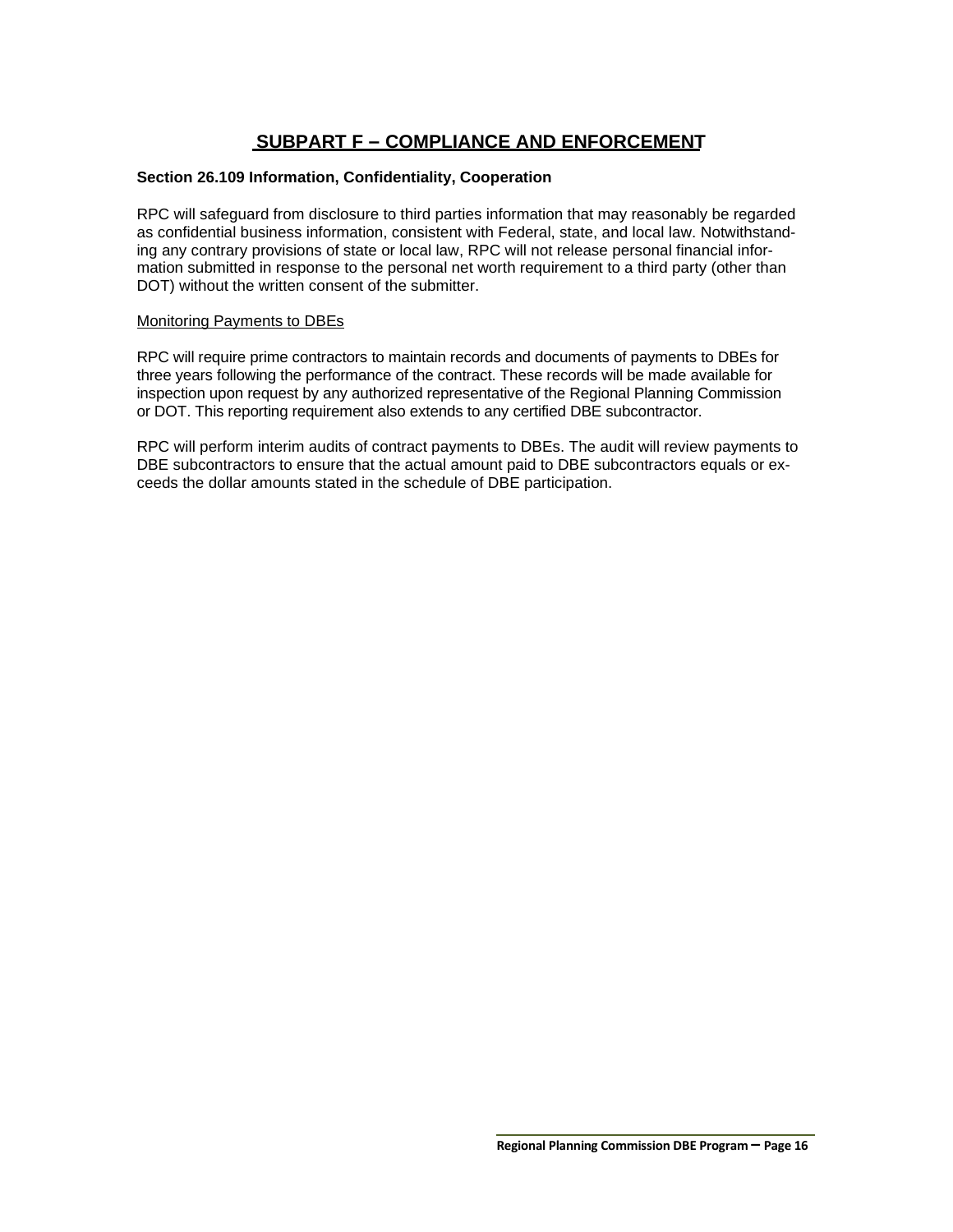# **ATTACHMENTS**

| Attachment 1 | Regulations: 49 CFR Part 26                                                                                                                       |
|--------------|---------------------------------------------------------------------------------------------------------------------------------------------------|
| Attachment 2 | <b>Organizational Chart</b>                                                                                                                       |
| Attachment 3 | DBE Directory of Louisiana Unified Certification Program                                                                                          |
| Attachment 4 | Overall Goal Calculation (Include Breakout of Estimated Race-Neutral &<br>Race- Conscious Participation, Public Participation, and Contract Goal) |
| Attachment 5 | Form 1 & 2 for Demonstration of Good Faith Efforts                                                                                                |
| Attachment 6 | Monitoring and Enforcement Mechanisms                                                                                                             |
| Attachment 7 | Louisiana Unified Certification Program and Signed Agreement Form                                                                                 |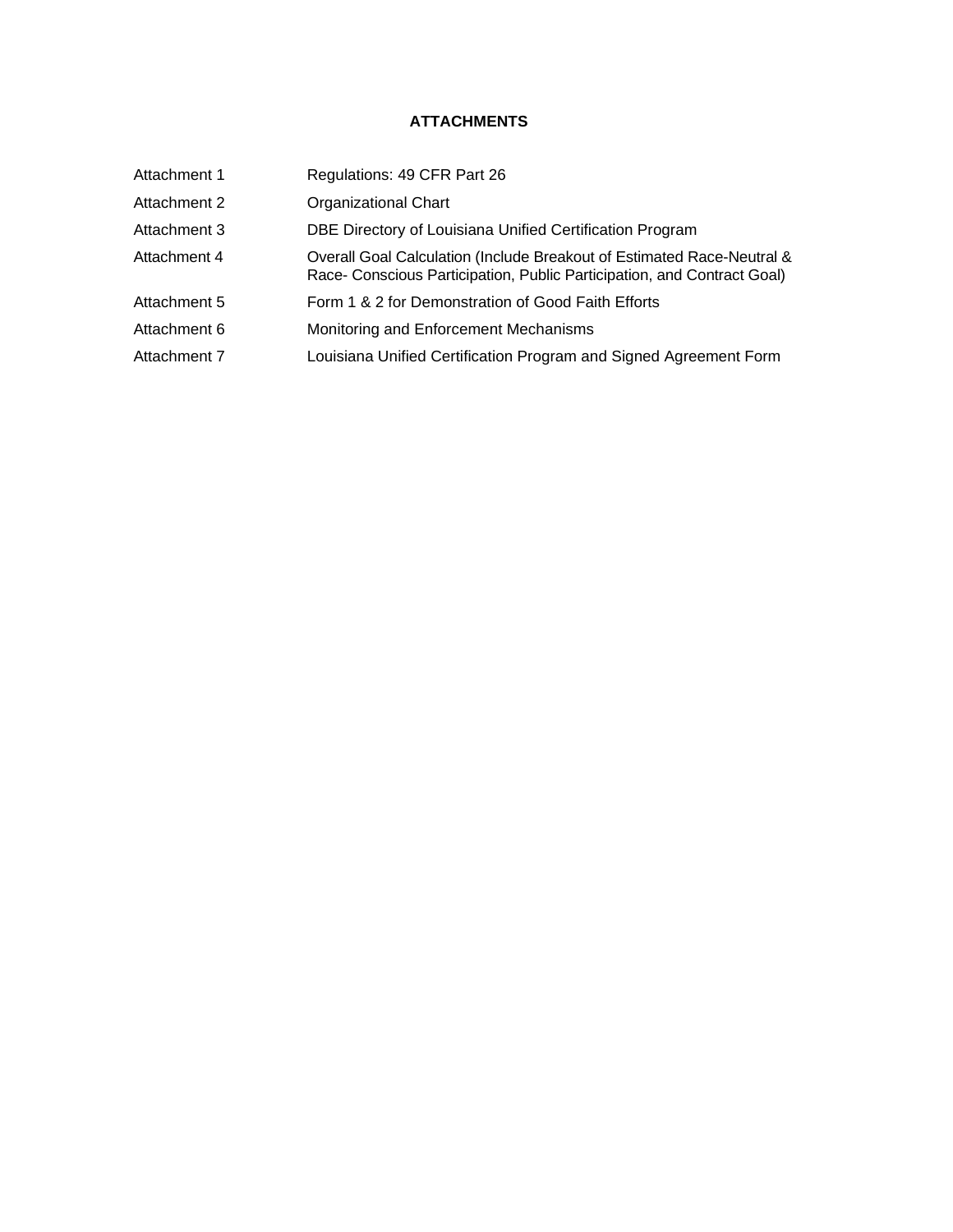## Attachment 1 Regulations: 49 CFR Part 26

<https://www.law.cornell.edu/cfr/text/49/part-26>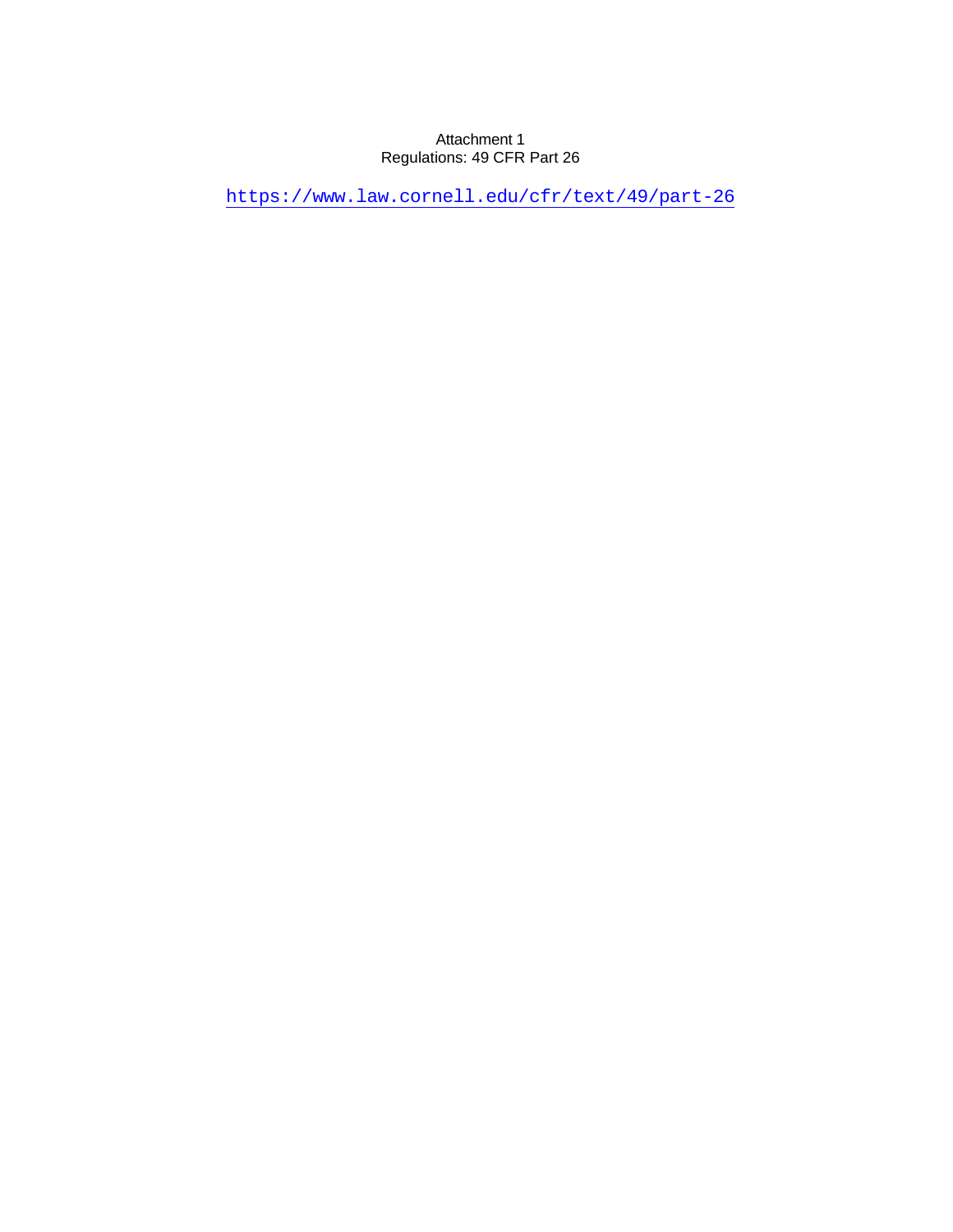### **Attachment 2**

# **Regional Planning Commission Organizational Chart**

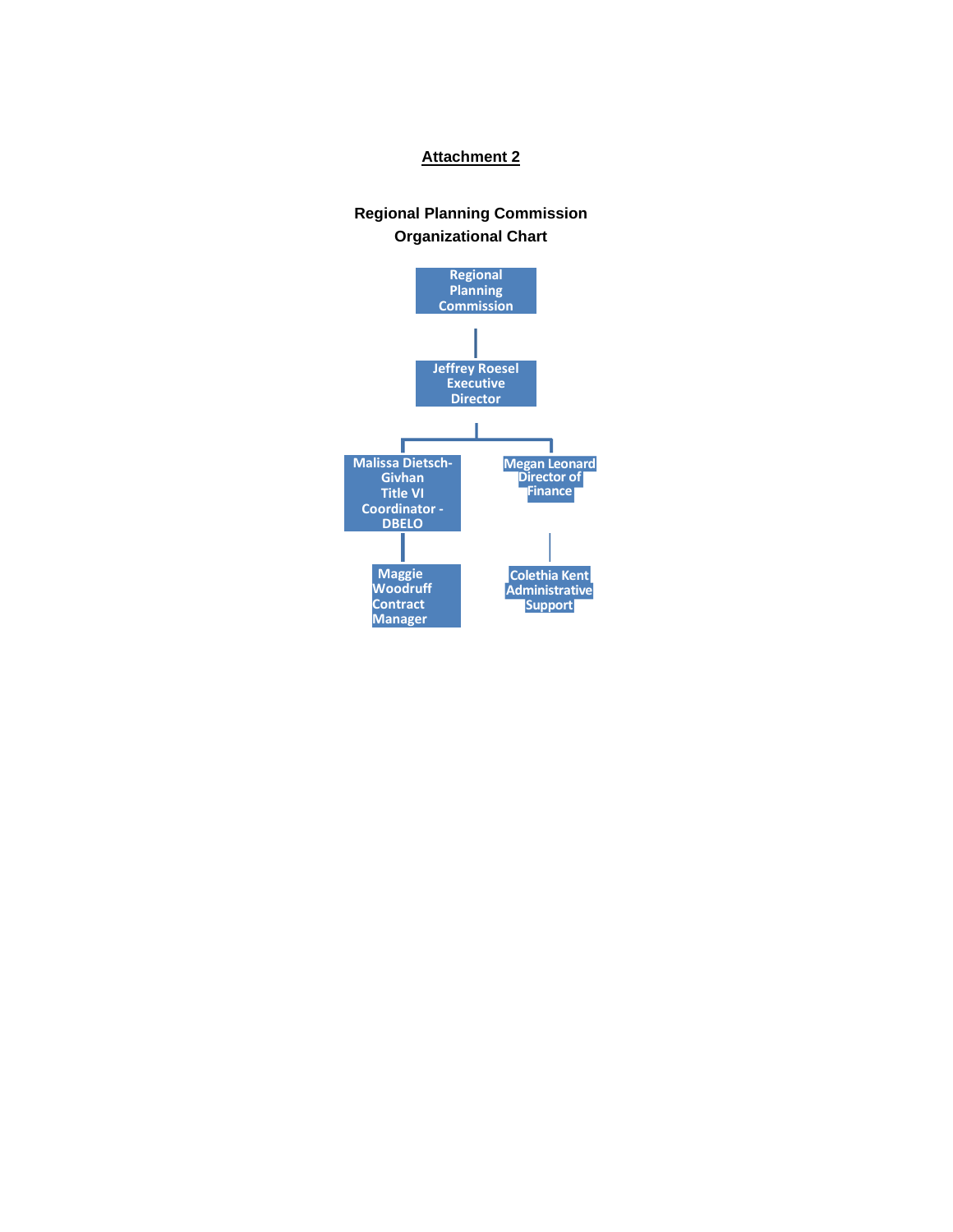# **Attachment 3 DBE Directory**

# **Louisiana Unified Certified Program (LAUCP)**

**The link to the DOTD's DBE Directory is** [http://www8.dotd.la.gov/ucp/.](http://www8.dotd.la.gov/ucp/)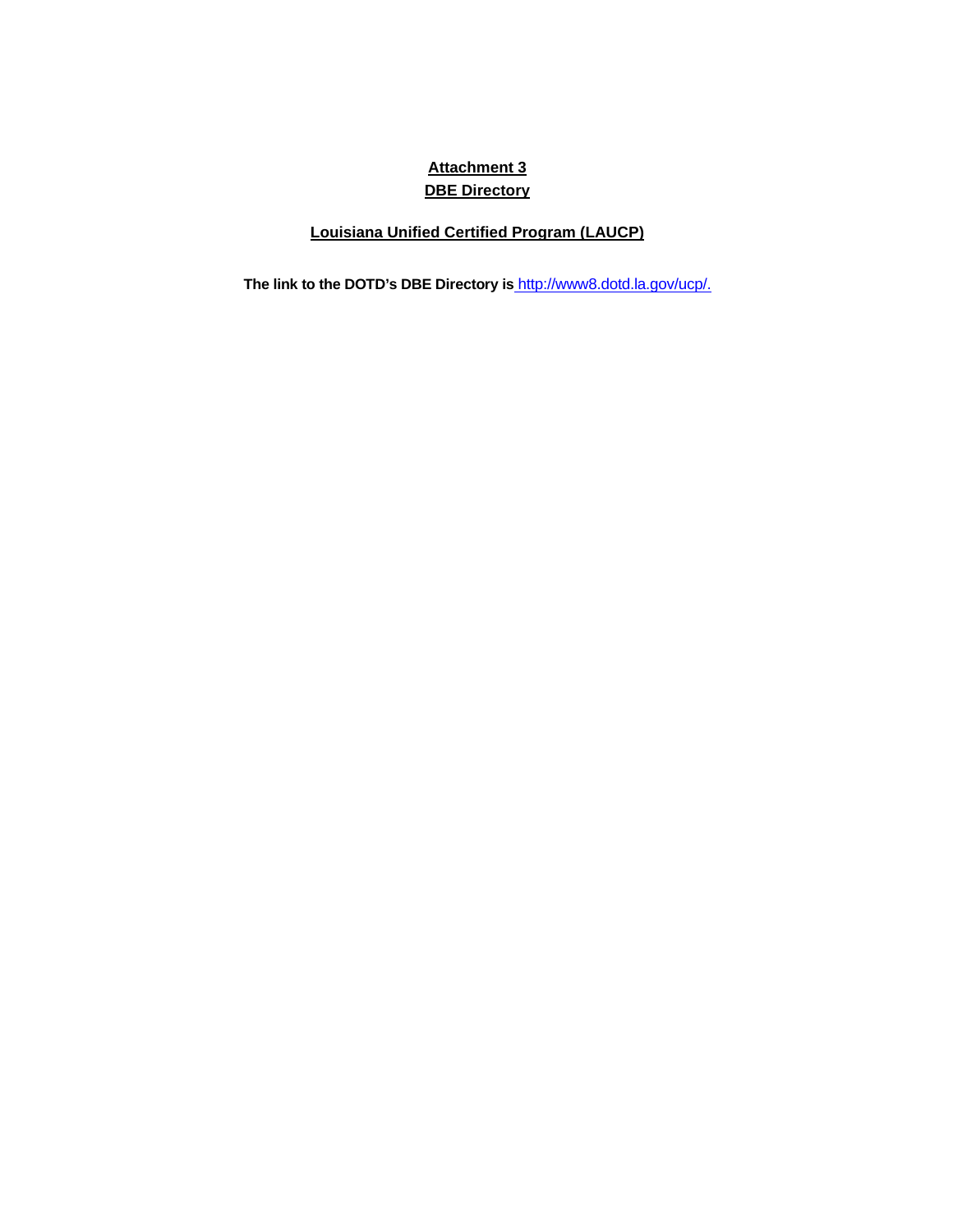## **Attachment 4**

## **Section 26.45: Overall Goal Calculation**

**Name of Recipient**: The Regional Planning Commission for Jefferson, Orleans, Plaquemines, St. Bernard, St. Tammany and Tangipahoa Parishes

**Goal Period**: FFY 18-20 – October 1, 2017 through September 30, 2020

**DOT-assisted contract amount**: \$2.5 million **DBE Goal**: 21%

**Total dollar amount to be expended on DBE's**: \$525,000

**Describe the Number and Type of Projects for this FY**:

27 projects for an estimated total of \$2.5 million with a goal of \$525,000 DBE participation.

**Market Area**: The Louisiana Parishes of Jefferson, Orleans, Plaquemines, St. Bernard, St. Charles, St. John, St. Tammany and Tangipahoa

### **Determination of Market Area**:

The eight parishes are the member parishes of the Regional Planning Commission Transportation Policy Committee. All of the contracting dollars that will be expended will be spent in this area and at least 60% of the contractors and subcontractors come from this area.

### **Step 1. Analysis:** Actual relative availability of DBE's

Method: Use DBE Directories and Census Bureau Data

| 541320 | Landscape Architectural Services         | 14  | 54    | 26% |
|--------|------------------------------------------|-----|-------|-----|
| 541330 | <b>Engineering Services</b>              | 85  | 1186  | 7%  |
| 541611 | Management Consulting Serv.              | 177 | 634   | 18% |
| 541620 | <b>Environmental Consulting Services</b> | 57  | 201   | 28% |
| 541720 | Research and Development /Demographic    | 10  | 16    | 63% |
| Total  |                                          | 372 | 2,377 | 15% |

**Source: Louisiana Department of Transportation and Development UCP Directory** 

**Louisiana Establishment Data by NAICS Code for 2015, U.S. Census Bureau: County Business Patterns** 

Divide the total number of DBE's by the total number of All Firms = base figure for each project.

To determine the overall base figure for more than one project, add all the project percentages together. The overall base figure comes out to be 15%.

RPC does not use weighting in the calculation of our overall DBE goal. Opportunities for weighting are analyzed on a project by project basis.

**Step 2. Adjustment:** Adjustment to Step 1 base figure to make it more precise.

Three factors to consider in the adjustment of Step 1 base figure: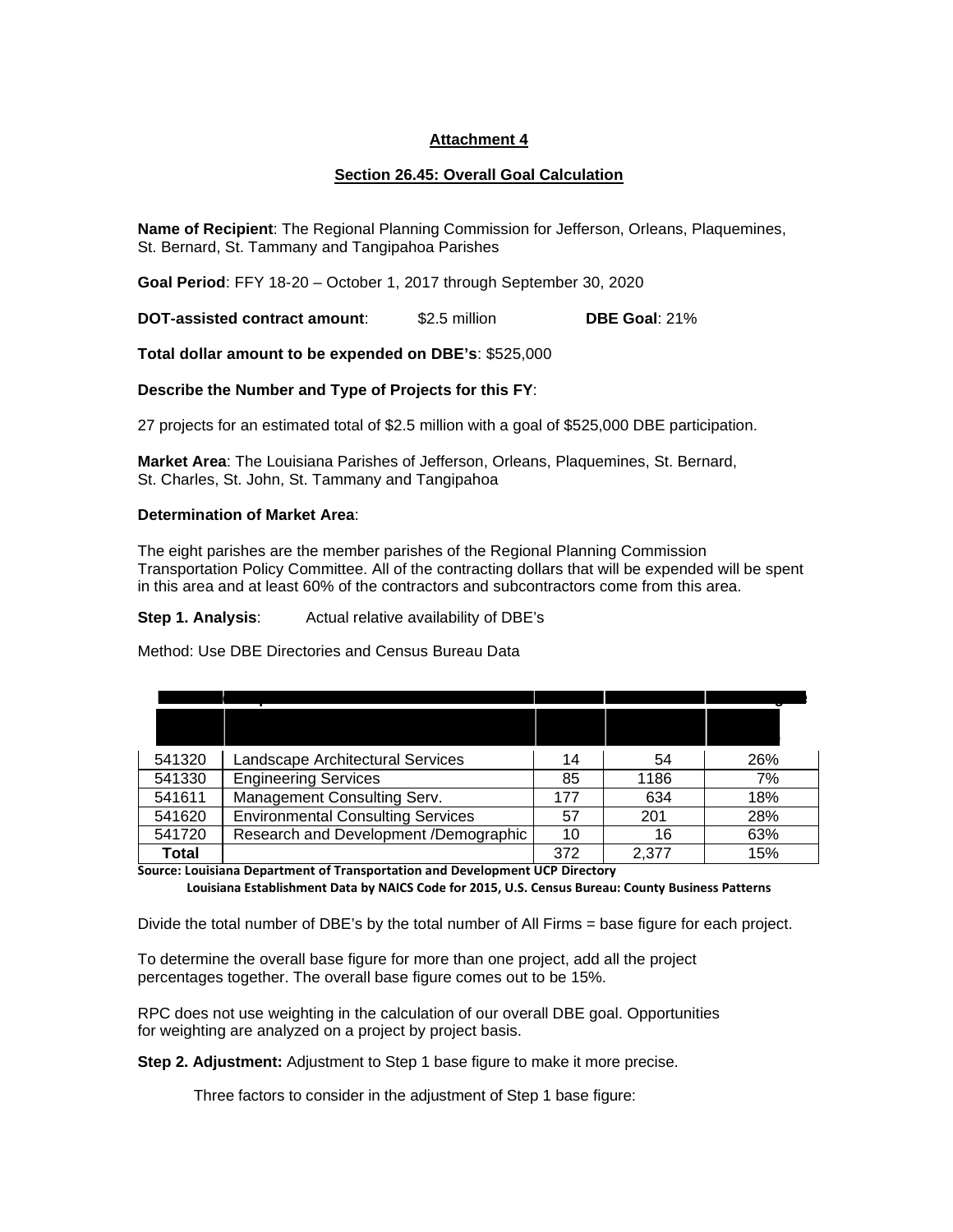- a. First, the recipient researched its market area for any disparity studies that may have been conducted in the last 7 years. None were found. A study published in 1990 was considered to be outdated.
- b. Second, the recipient addressed other factors by researching and contacting the following offices:
	- 1. The Regional Transit Authority which has historically certified DBE firms for participation in their procurements and planning studies. The RTA**'s development of**  FY 17-19 DBE goal was reviewed and evaluated as it relates to the region.
	- 2. The Louisiana State DOTD Compliance Office which is the clearinghouse for the Unified Certification Program. The office informed RPC that the Agreement is in effect and that they are using it in their solicitations.
	- 3. Federal, state or local offices responsible for enforcing Civil Rights laws including the State DOTD Compliance office.
- c. Third, the recipient examined the historic overall DBE goals accomplishments at the agency in recent years. The results are summarized below:

| F     |             |             |     |     |          |
|-------|-------------|-------------|-----|-----|----------|
|       |             |             |     |     |          |
| 2013  | \$3,299,000 | \$763,020   | 23% | 18% | Planning |
| 2014  | \$1,689,500 | \$493,490   | 29% | 18% | Planning |
| 2015  | \$2,449,782 | \$655,152   | 27% | 21% | Planning |
| 2016  | \$525,000   | \$132,725   | 25% | 21% | Planning |
| 2017  | \$1,900,466 | \$576,838   | 30% | 21% | Planning |
| Total | \$9,391,248 | \$2,621,225 | 28% | 21% | Planning |

Recipients Historic DBE Accomplishments for DOT-Assisted Contracts

The median percentage of accomplishments for all similar projects over recent years is 27%. When RPC compares this median with the base figure of 15% for FY-15, the adjusted goal comes out to 21%. Since this goal is **the same as the previous year's goal of** 21%, it is determined that the adjusted DBE goal should remain at 21%.

# **Breakout of Estimated Race Neutral (RN) and Race Conscious (RC)**

**Participation**. 26.51(b) (1-9)

The recipient will meet the maximum feasible portion of its overall goal by using RN means of facilitating DBE participation.

- 1. Arranging solicitations, times for the presentation of bids, quantities, specifications, and delivery schedules in ways that facilitate DBE, and other small businesses, participation;
- 2. Providing technical assistance and other services;
- 3. Carrying out information and communications programs on contracting procedures and specific contract opportunities;
- 4. Prov**iding services to help DBE's and other small businesses improve long**-term development, increase opportunities to participate in a variety of kinds of work, handle increasingly significant projects, and achieve eventual self-sufficiency;
- 5. Ensuring distribution of DBE directory, through print and electronic means, to the widest feasible universe of potential prime contractors;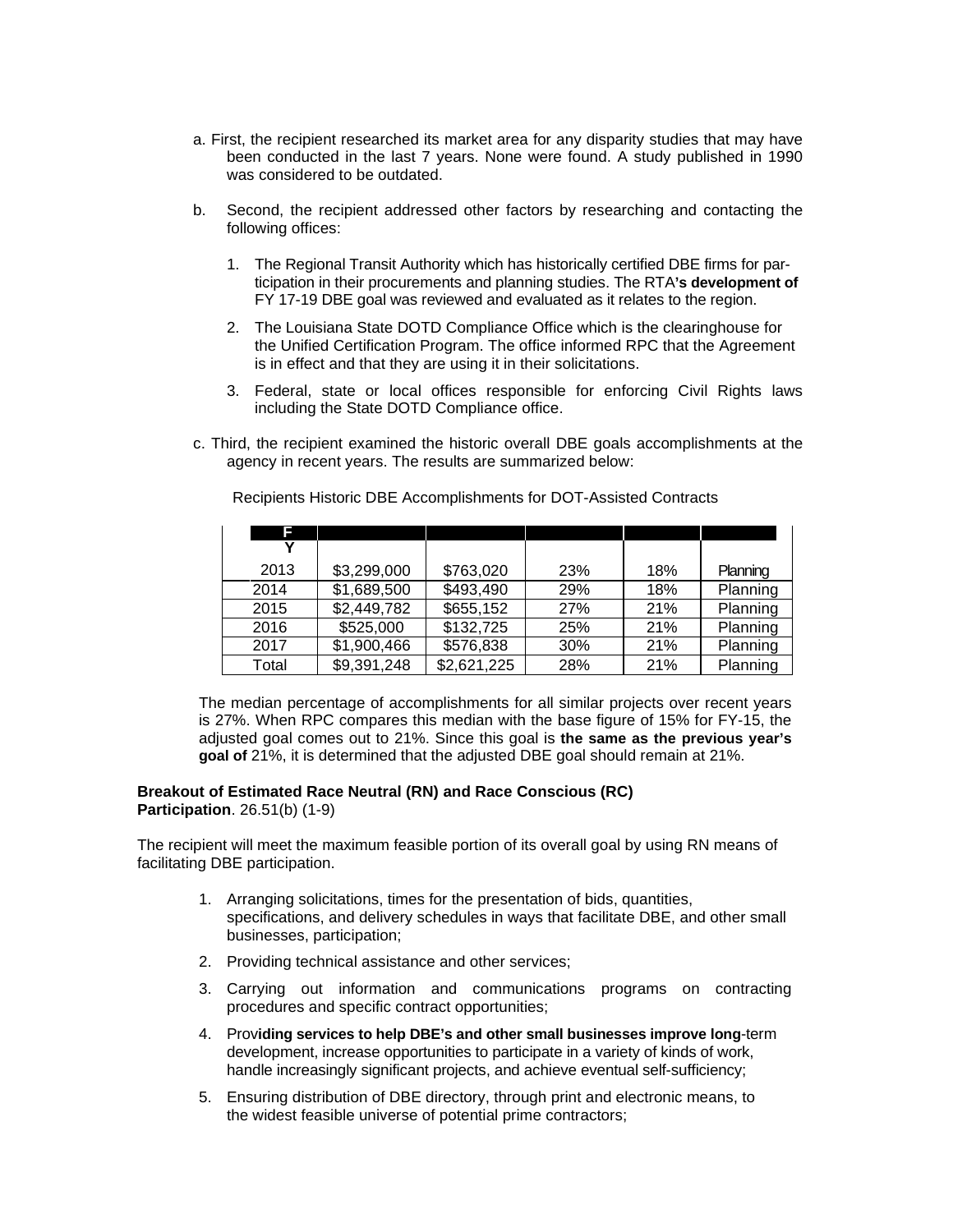The recipient estimates that in meeting its overall goal of 21%, it will obtain 12% from RN participation and 9% through RC measures, based upon knowledge of the firms available for work and on the history of their participation.

The recipient will adjust the estimated breakout of RN and RC DBE participation as needed to reflect actual DBE participation (see Section 26.51(f)) and track and report RN and RC participation separately. For reporting purposes, RN DBE participation includes, but is not necessarily limited to, the following: DBE participation through a prime contract obtained through customary competitive procurement procedures; DBE participation through a subcontract on a prime contract that does not carry a DBE goal, DBE participation on a prime contract exceeding a contract goal and DBE participation through a subcontract from a prime contractor that did not consider a firm's DBE status in making the award.

### **Public Participation**

**Consultation**: Section 26.45(g) (1). The overall goal of 21% was adjusted from the past goal of 18% in 2014. The past goal was established some years ago, and RPC decided that based on historical DBE participation that goal should be increased. The goal published in the past public notice of 20% was determined by a previous calculation which gave us a goal of 20.5%. After community input it was suggested that the goal be rounded up to 21%. Minority groups and busi-nesses were contacted at the time the goal was established and it was determined that the in-creased DBE goal is considered a fair goal. RPC has decided to keep the 21% DBE goal going into FFY 18-20.

**Published Notice**: Section 26.45 (g) (2). The Policy Statement for the DBE Program will be published in the media normally used by the RPC to facilitate public notice of its activities. In addition, the following notice will also be published in January of each year.

## **PUBLIC NOTICE**

The Regional Planning Commission hereby announces its fiscal year 2018-2020 goal of 21% for Disadvantaged Business Enterprise (DBE) planning projects. The proposed goals and rationale are available for inspection between 9:00 a.m. and 5:00 p.m., Monday through Friday at the offices of The Regional Planning Commission, 10 Veterans Memorial Boulevard, New Orleans, Louisiana 70124 for 30 days from the date of this publication.

Comments on the DBE goal will be accepted for 45 days from the date of this publication and can be sent to the following:

Malissa Dietsch-Givhan Regional Planning Commission 10 Veterans Memorial Blvd. New Orleans, Louisiana 70124 504-483-8535 [mgivhan@norpc.org](mailto:jsappington@norpc.org)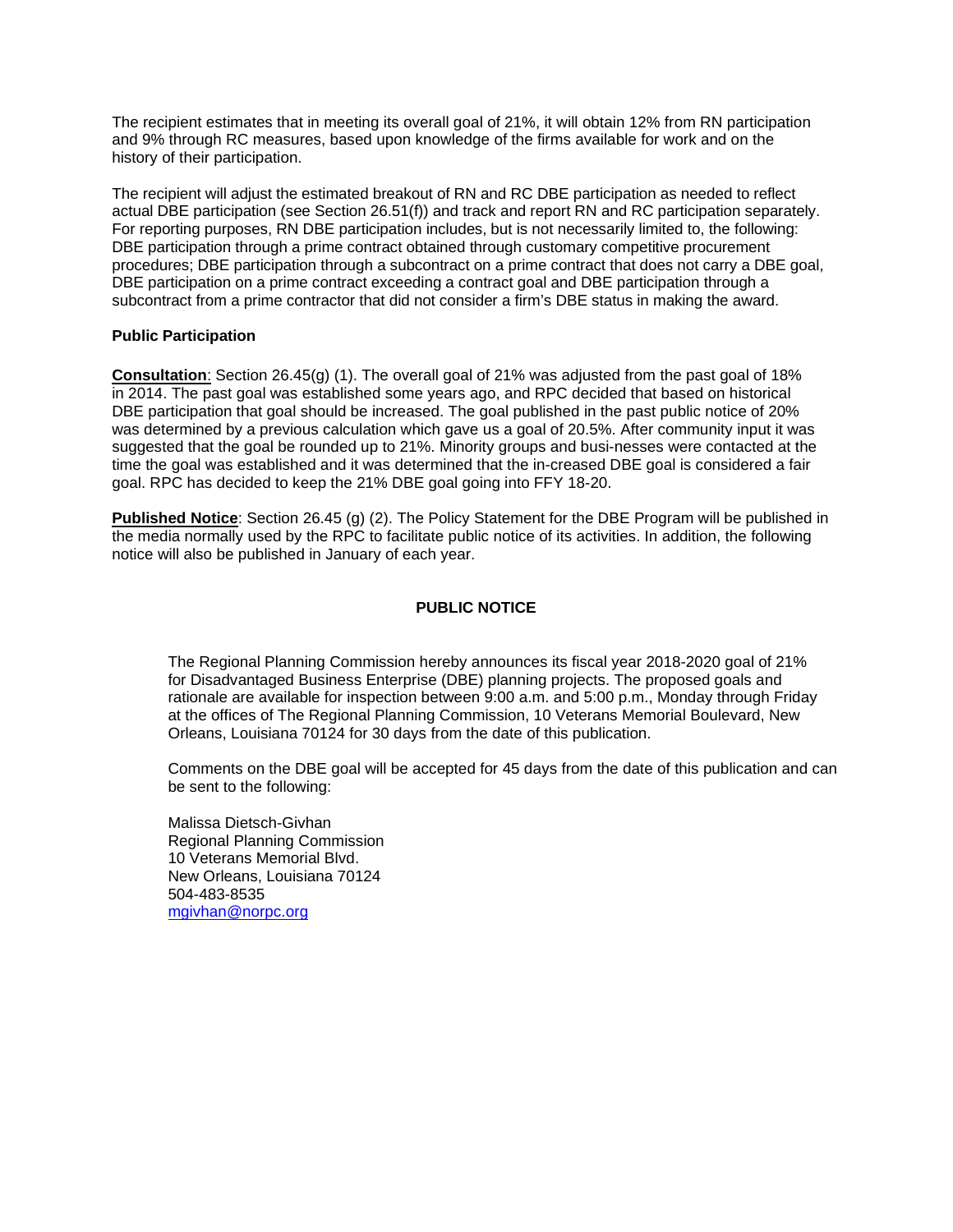### **CONTRACT GOALS**

The recipient will use contract goals to meet any portion of the overall goal that the recipient does not project being able to meet using RN means. Contract goals are established so that, over the period to which the overall goal applies, they will cumulatively result in meeting any portion of the recipient's overall goal that is not projected to be met through the use of RN means.

The recipient will establish contract goals only on those DOT-assisted contracts that have subcontracting possibilities. It need not establish a contract goal on every such contract, and the size of the contract goals will be adapted to the circumstances of each such contract (e.g., type and location of work and availability of DBE's to perform the particular type of work).

The recipient will express its contract goals as a percentage of the total amount of the contract.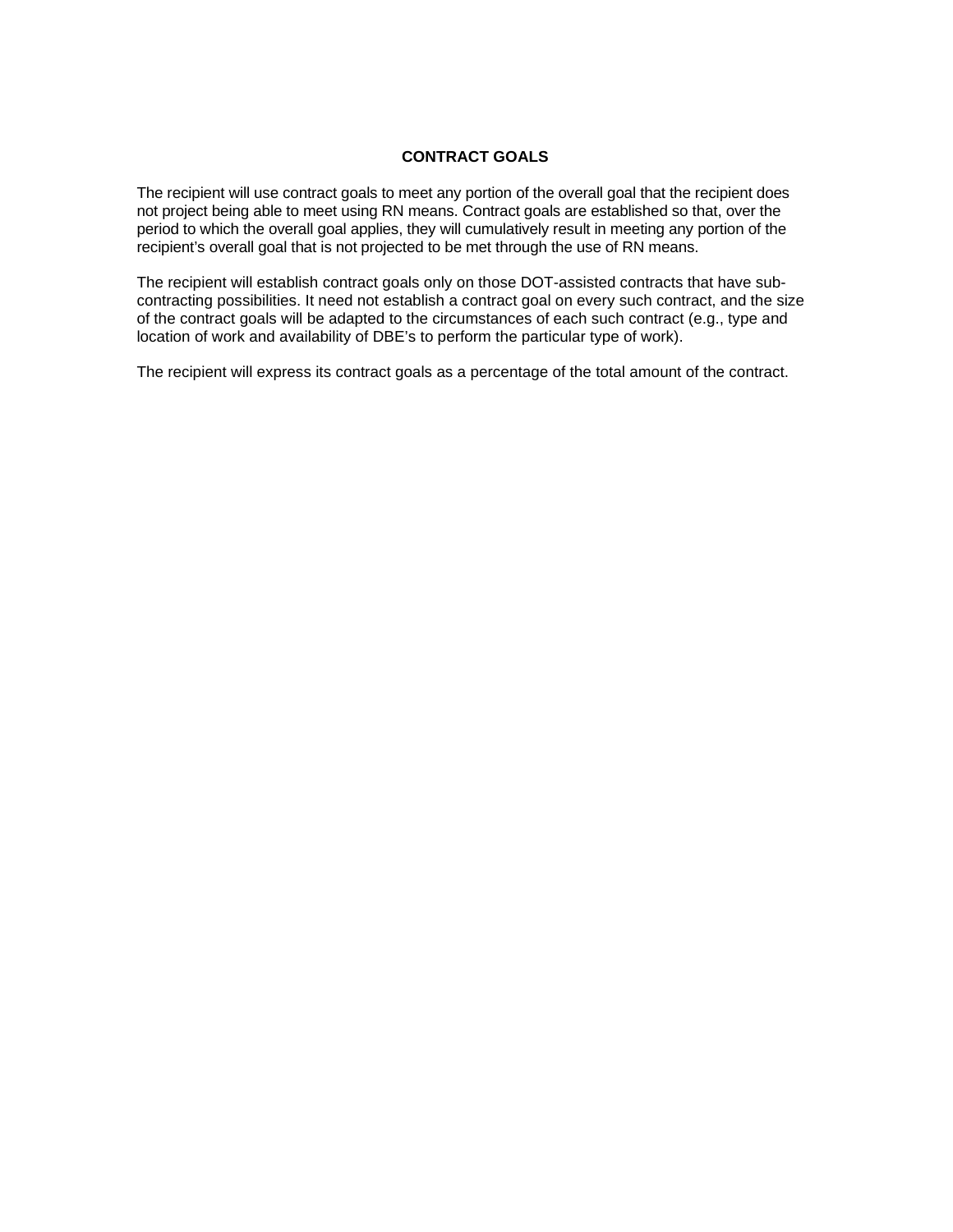#### Attachment 5

### **Forms 1 & 2 for Demonstration of Good Faith Efforts**

### **FORM 1: DISADVANTAGED BUSINESS ENTERPRISE (DBE) UTILIZATION**

The undersigned bidder/offeror has satisfied the requirements of the bid specification in the following manner (please check the appropriate space):

> $\overline{\phantom{a}}$ The bidder/offeror is committed to a minimum of \_\_\_\_ % DBE utilization on  $-$  this contract.

 $\overline{\phantom{a}}$ The bidder/offeror (if unable to meet the DBE goal of \_\_\_\_%) is committed to a minimum of \_\_\_\_% DBE utilization on this contract and should submit documentation demonstrating good faith efforts.

Name of bidder/offeror's firm:

State Registration No. \_\_\_\_\_

B y

| (Signature)                                      | Title |  |  |
|--------------------------------------------------|-------|--|--|
| <b>FORM 2: LETTER OF INTENT</b>                  |       |  |  |
|                                                  |       |  |  |
|                                                  |       |  |  |
|                                                  |       |  |  |
|                                                  |       |  |  |
|                                                  |       |  |  |
|                                                  |       |  |  |
| Telephone: ____________________                  |       |  |  |
| Description of work to be performed by DBE firm: |       |  |  |
|                                                  |       |  |  |
|                                                  |       |  |  |
|                                                  |       |  |  |
|                                                  |       |  |  |

The bidder/offeror is committed to utilizing the above-named DBE firm for the work described above. The estimated dollar value of this work is \$ .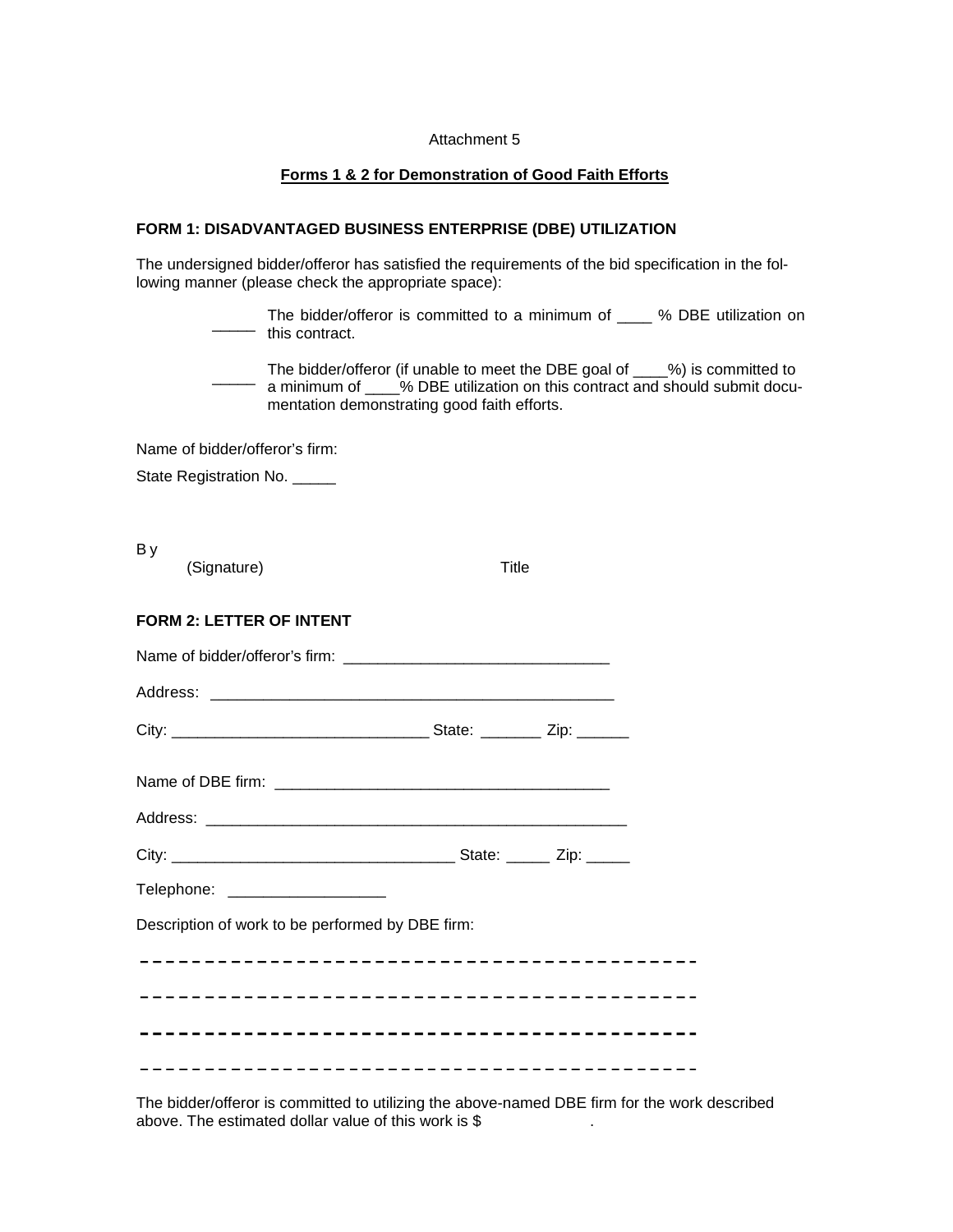## **Affirmation**

The above-named DBE firm affirms that it will perform the portion of the contract for the estimated dollar value as stated above.

B y

(Signature) (Title)

**If the bidder/offeror does not receive award of the prime contract, any and all representations in this Letter of Intent and Affirmation shall be null and void.**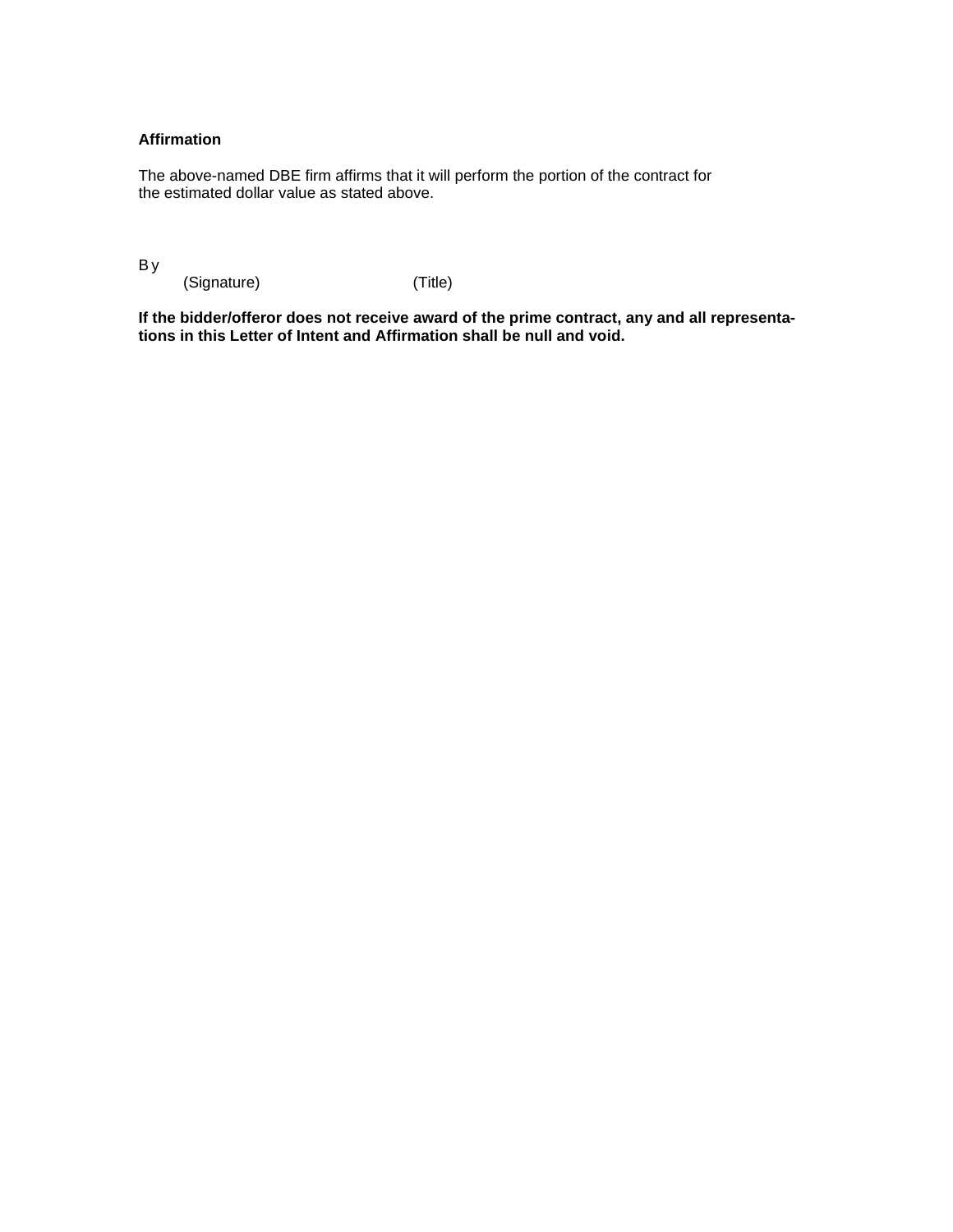## **Attachment 6**

## **Monitoring and Enforcement Mechanisms**

The Regional Planning Commission has available several remedies to enforce the DBE requirements contained in its contracts, including, but not limited to, the following:

- 3. Breach of contract action, pursuant to the terms of the contract;
- 4. Breach of contract action, pursuant to Louisiana State Code

In addition, the Federal government has available several enforcement mechanisms that it may apply to firms participating in the DBE problem, including, but not limited to, the following:

- 4. Suspension or debarment proceedings pursuant to 49 CFR Part 26
- 5. Enforcement action pursuant to 49 CFR Part 31
- 6. Prosecution pursuant to 18 USC 1001.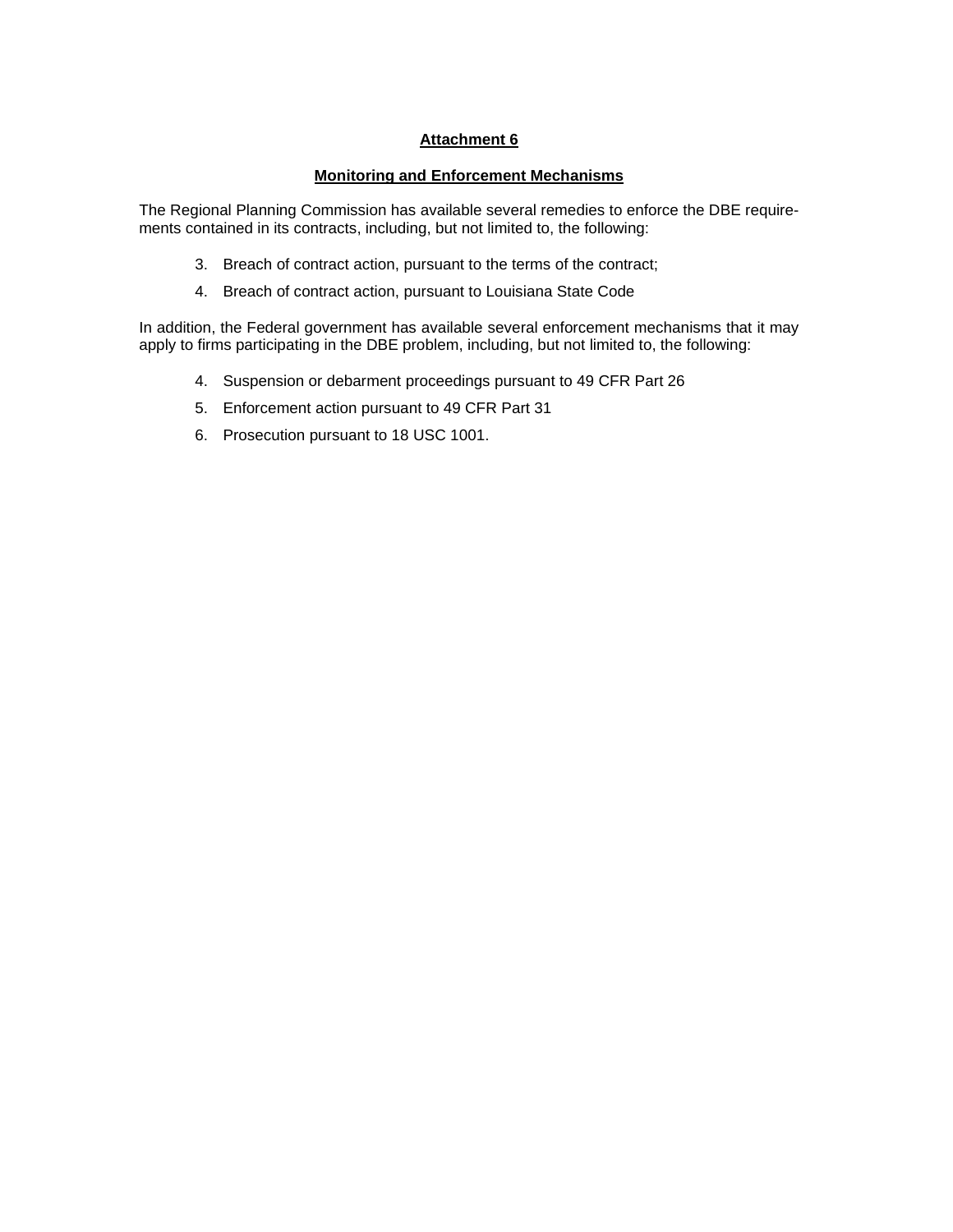## **LOUISIANA UNIFIED CERTIFICATION PROGRAM AGREEMENT**

We, the undersigned U.S. Department of Transportation (DOT) recipients, do hereby agree to participate in a Unified Certification Program, as required by 49 CFR Part 26.81. This Agreement includes all DOT recipients and subrecipients in the State of Louisiana which award contracts that total over \$250,000.00.

**The State of Louisiana has developed a Unified Certification Plan containing the definitions, requirements, process, and forms which will be used by the Certifying Agencies identified below. This manual is attached as Exhibit A, and becomes a part of this Agreement.** 

**The Louisiana Department of Transportation and Development (LADOTD), the Louis Armstrong New Orleans International Airport, New Orleans Regional Transit Authority, and LADOTD — New Orleans DBE Office have been identified as agencies authorized to provide certification services in the State of Louisiana. These agencies will be responsible for certifying firms whose primary place of business is located in the following regions:** 

Region 1 - The Louisiana Department of Transportation and Development may certify any firm doing business in the State of Louisiana. Further, the DOTD has entered into agreements with certain DOT recipients within the state to handle issues relative to DBE certification. All current and future recipients that receive funds from DOT shall be required to accept and be bound by this UCP. All agreements are attached as Exhibit B. DOTD shall not certify firms whose primary line of work falls under the concessionaire category. Concessionaire firms will be referred to the certifying agency which is located nearest to their primary place of business.

Region 2 - The Louis Armstrong New Orleans International Airport through the New Orleans Aviation Board, the New Orleans Regional Transit Authority, and LADOTD — New Orleans DBE Office will certify firms that have their principal place of business in the New Orleans and surrounding areas.

The LAUCP makes the following representations:

1. The LAUCP agrees to follow all certification procedures and standards of 49 CFR Part 26, Subpart E on the same basis as recipients. Further, it will cooperate fully with oversight, review and monitoring activities of DOT and its operating administrations. All obligations of recipients with respect to certification and nondiscrimination will be carried out by the LAUCP.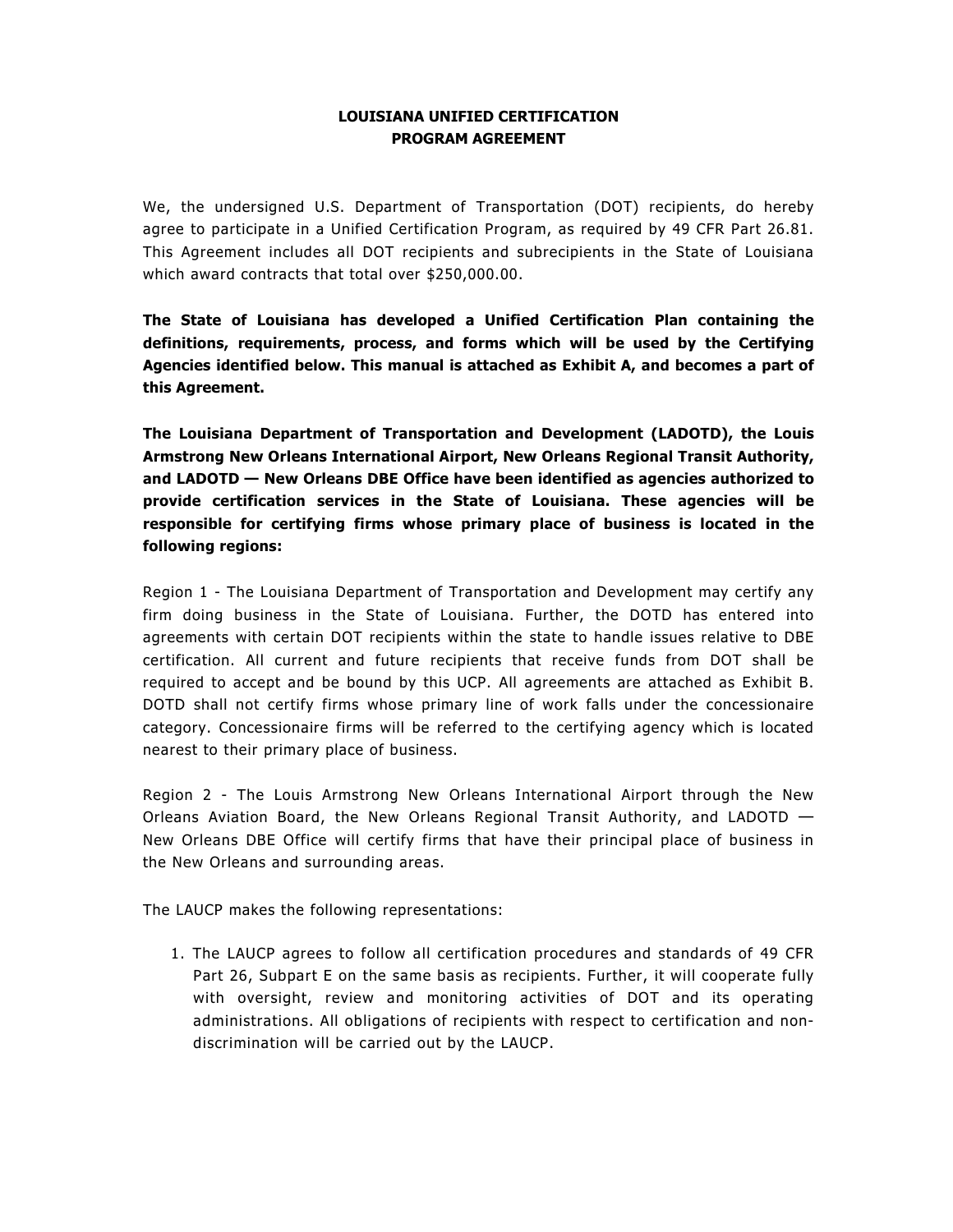- 2. All direct recipients of DOT funds in Louisiana have signed this agreement, and will accept DBE certification decisions rendered by any of the aforementioned agencies.
- 3. LAUCP requires all certifications to be pre-certifications in that certifications will be made final before the due date for bids or offers on a contract on which a firm seeks to participate as a DBE.
- 4. Sufficient resources and expertise will be made available to allow LAUCP to carry out the responsibilities contained herein. Each Certifying Agency will bear its individual and joint costs in a fair and equitable manner. Each Certifying Agency will continue to bear its own costs, such as site visits, travel expenses and administrative costs. The LA DOTD will bear the cost of creating the LAUCP's web site.

a. LAUCP has developed an implementation schedule ensuring that the UCP is fully operational no later than 18 months following the approval of the agreement by the Secretary. LAUCP will meet on a monthly basis to ensure a seamless integration of the program. A Program Evaluation Review Technique (Pert) chart is attached as Exhibit D.

.-- Create Standardized Form Letters

- Notification to Recipients re process
- Final Design of Software
- Purchase and Installation of Hardware
- Integrate directory databases
- Site visit to Certifying Agencies for systems inspection, training and technical assistance
- r- Evaluation and Report of Systems (12 month)
- 5. A firm that does not have its principal place of business in Louisiana may apply to be certified with any of the Certifying Agencies, in accordance with Interstate Certification 49CFR26.85, as long as the firm has obtained DBE certification from its home state UCP. Any application received from a firm that is not certified in its home state will be sent back to the applicant for certification and site visit by their home state UCP.
- 6. The participants in Louisiana's Unified Certification Program (LAUCP) have agreed that the LA DOTD will be responsible for maintaining one centralized directory, which shall be Internet based. This directory will be in place and operating within 180 days from the date of US DOT approval of our plan. The directory shall be printed and issued monthly on a date to be set by the Executive Committee. The LAUCP will maintain a unified DBE directory listing all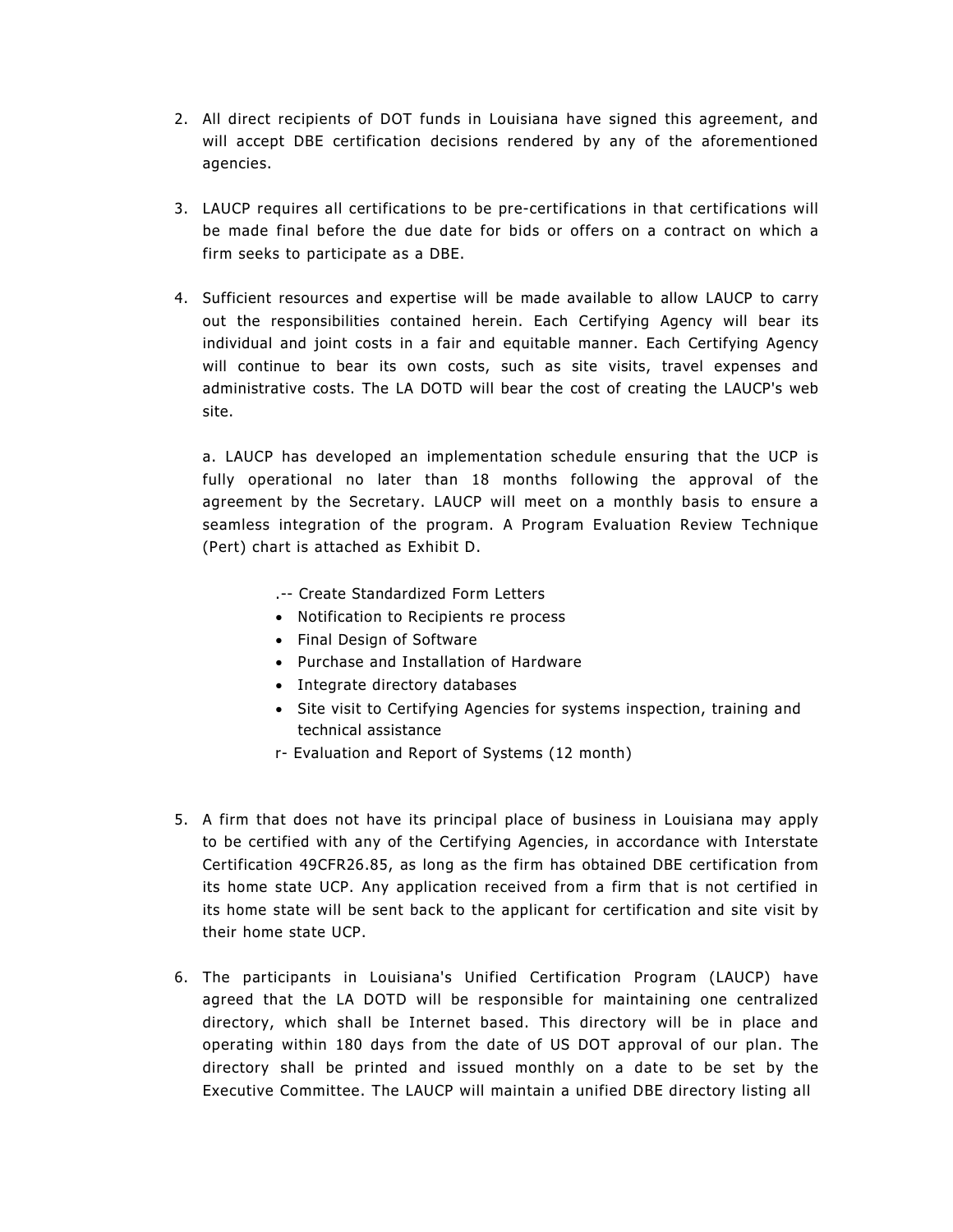firms certified by LAUCP (including those from other states certified under these regulations), the information required by 49 CFR §26.31. The LAUCP will make the directory available to the public electronically, on the Internet, as well as in print. The electronic version of the directory shall be updated by including additions, deletions, and other changes as soon as they are made.

One database will be established that will tie all four agencies together. The DOTD will bear the cost for the main server for the system. Each Certifying Agency will be responsible for purchasing its own hardware. The LAUCP will be responsible for the development of the software. The cost of the software will be developed and paid for jointly. Each Certifying Agency will update all information on the files that it processes although DOTD will be responsible for hosting the information.

Access/Security levels are as follows:

- Level I Each certifying agency will be able to access its files for updates and posting of real time information, and will be able to access all files for status review.
- $\bullet$  Level 2 Each recipient will be able to access for status review.
- $\bullet$  Level 3  $-$  Any user will be able to access the unified directory that will have real time updates of certification status.

Program Features:

|         | Daily updates for recipients                           |
|---------|--------------------------------------------------------|
|         | Newsletter/Resource information for the general public |
| Л       | Upcoming Projects                                      |
| $\circ$ | Contracts Awarded/ News postings                       |
|         | Links to recipient web pages                           |

Centralized information will be posted and maintained by DOTD. Individual file information such as annual updates, site visit reports, denials and decertifications will be maintained by each Certifying Agency. Each Certifying Agency shall have full access to the certification file of any applicant or certified firm within the program. Decisions will be communicated to applicants and recipients within fourteen calendar days via U. S. mail. Decisions regarding decertifications and denials will be sent via certified mail.

The LAUCP membership is defined as one member from each DOT recipient in the State of Louisiana. The LAUCP shall have an Executive Committee, comprised of one representative from each Certifying Agency and two members at large from two separate, non-certifying agencies, to be elected by a majority of the membership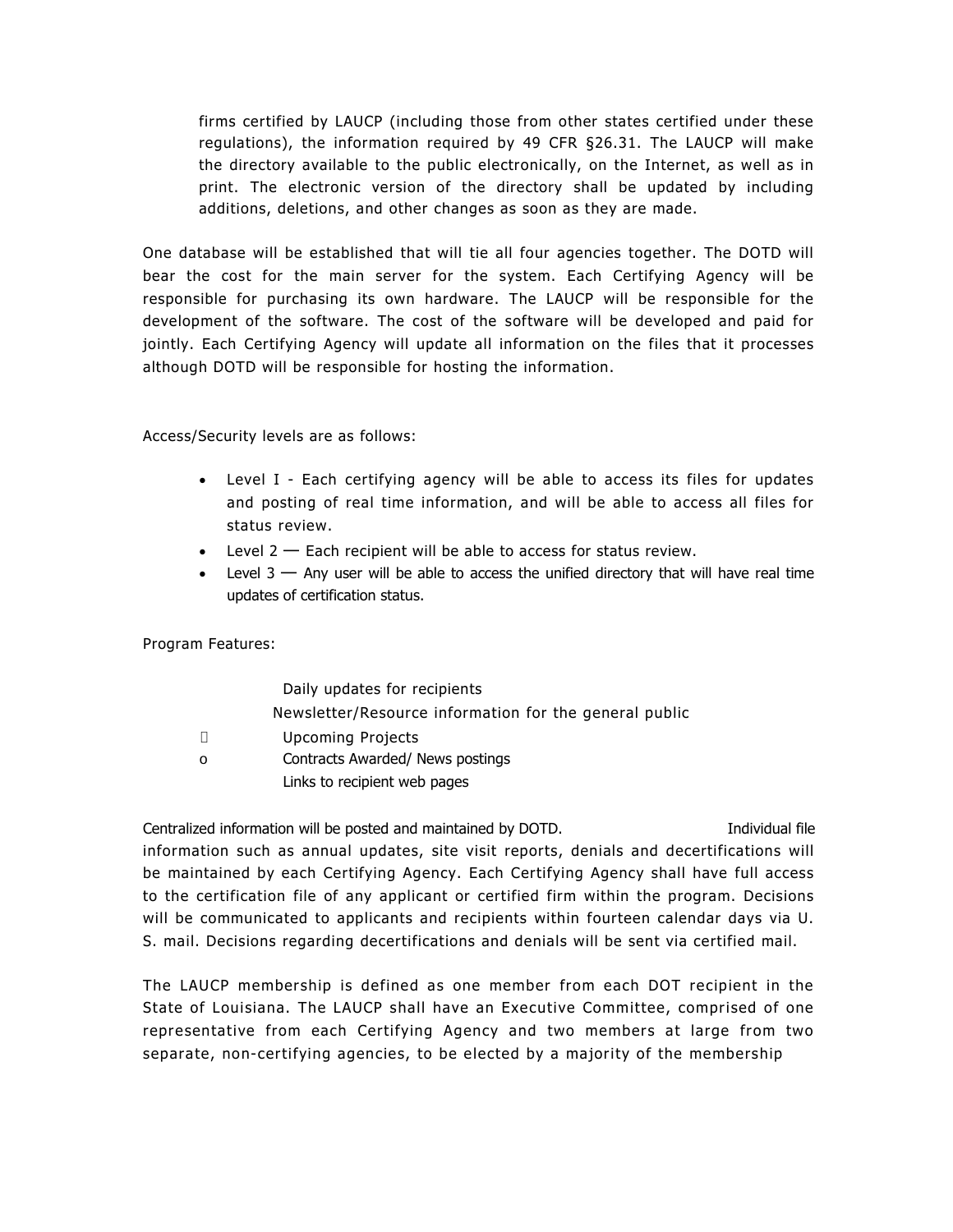present and voting. The Executive Committee shall meet quarterly or when circumstances warrant a special meeting beginning upon program approval.

The Executive Committee shall ensure uniformity among the Certifying Agencies and shall make recommendations for amendments/revisions to the UCP Agreement or any associated documents or materials related to the Program. Other committees may be appointed as deemed necessary by the Executive Committee.

The Executive Committee shall:

- Create and amend operational standards for each Certifying Agency
- Monitor and evaluate performance levels for each Certifying Agency on at least a semi-annual basis. Any Certifying Agency that does not comply with corrective action recommended by the Executive Committee shall be subject to removal as a Certifying Agency. Removal as a Certifying Agency shall not affect the recipient's standing as a member of the LAUCP.
- Monitor the development and implementation of the certification directory database including software and hardware.
- Develop LAUCP membership fee structure, if any
- Resolve decisions relative to decertifications and denials.
- Shall be responsible for initial consolidation of DBE registries until fully operational
- Resolve dispute resolutions of certification

**All** parties signed herein agree to be bound by this Agreement and the attached Plan and Process Manual. All parties agree that this document shall be valid and binding when executed in multiple counterparts. Each counterpart, when considered collectively with the others, shall constitute the entire agreement between the parties. Subrecipients will be committed to follow the decisions of the LAUCP. Specific language will be included in future sub grant agreements.

**Signing as OE P uty 5.etzTAiz>43f the Lis%** k -PT. d F **TR Aos PoKTA-rizi\J Day- GopAc\_-- <sup>t</sup>u-r- (Title) (Recipient)** 

**(Signature)** 

'4.t• *A6*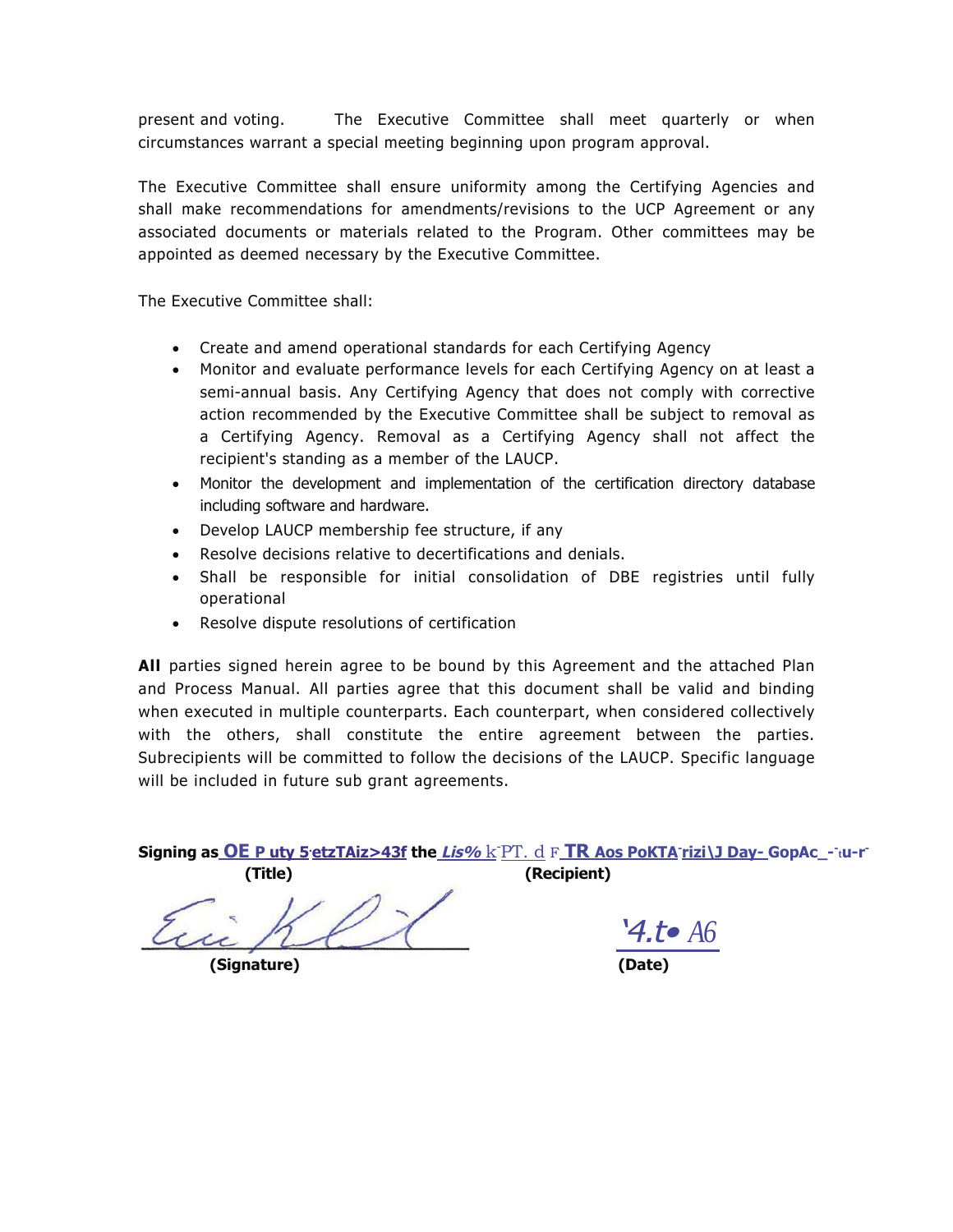## **EXHIBIT A LAUCP CERTIFICATION PLAN AND PROCESS**

## **I. OVERVIEW**

In February 1999, the U. S. Department of Transportation (DOT) issued new Disadvantaged Business Enterprise (DBE) regulations, Title 49 of the Code of Federal Regulations, (CFR) Part 26, to provide uniform requirements from the DOT. A major component in the new regulation is for all recipients who receive DOT funding to develop a Unified Certification Program (UCP) for certifying small socially and economically disadvantaged businesses. To the extent an inconsistency may exist between this Plan and Process and 49 CFR 23 and 26, as amended; 49 CFR 23 and 26, as amended, shall control. The process must be defined and submitted to the Secretary of Transportation by March 4, 2002.

## **II. RECIPIENTS**

This program affects the Louisiana DOTD and direct FTA and FAA recipients who will award prime contracts exceeding \$250,000 in FTA or FAA funds in a year. The following list of recipients has been identified, contacted and afforded the opportunity to participate in the planning, development and implementation of Louisiana's Unified Certification Program.

Acadia Airport District #1 (Le Gros) Allen Parish Police Jury Alexandria International Airport Baton Rouge Metropolitan Airport Capital Transportation Corporation Chennault International Airport City of Abbeville (Chris Crusta) City of Alexandria City of Eunice City of Hammond City of Lake Charles City of Winnsboro DeQuincy Airport Authority False River Airport Farmerville Airport George R. Carr Memorial Airport (Bogalusa) Houma-Terrebonne Airport Iberia Parish Airport Authority Imperial Calcasieu RPDC Jefferson Parish Transit Jennings Airport John Hooks Jr. Memorial Airport Lafayette Airport Commission Lafayette Consolidated Gov. Louis Armstrong N.O. Int. Airport Louisiana Department of Trans. and **Development** Louisiana Regional Airport Minden/Webster Airport

Monroe Transit System Monroe Regional Airport Morehouse Memorial Airport Natchitoches Regional Airport N.O. Regional Transit Authority

Orleans Levee District Ruston Regional Airport SBURT (Chalmette) Shreveport Regional Airport Shreveport Downtown Airport **Sportran** Springhill Airport St. Bernard Parish Government St. John the Baptist Parish Airport St. Landry Parish Airport St. Mary Parish Council Greater St. Tammany Airport Southland Field Airport Terrebonne Parish Consolidated Gov. Town of Many (Hart)

Union Parish Airport Vicksburg/Tallulah District Airport Bd. West Carroll Kelly Airport Authority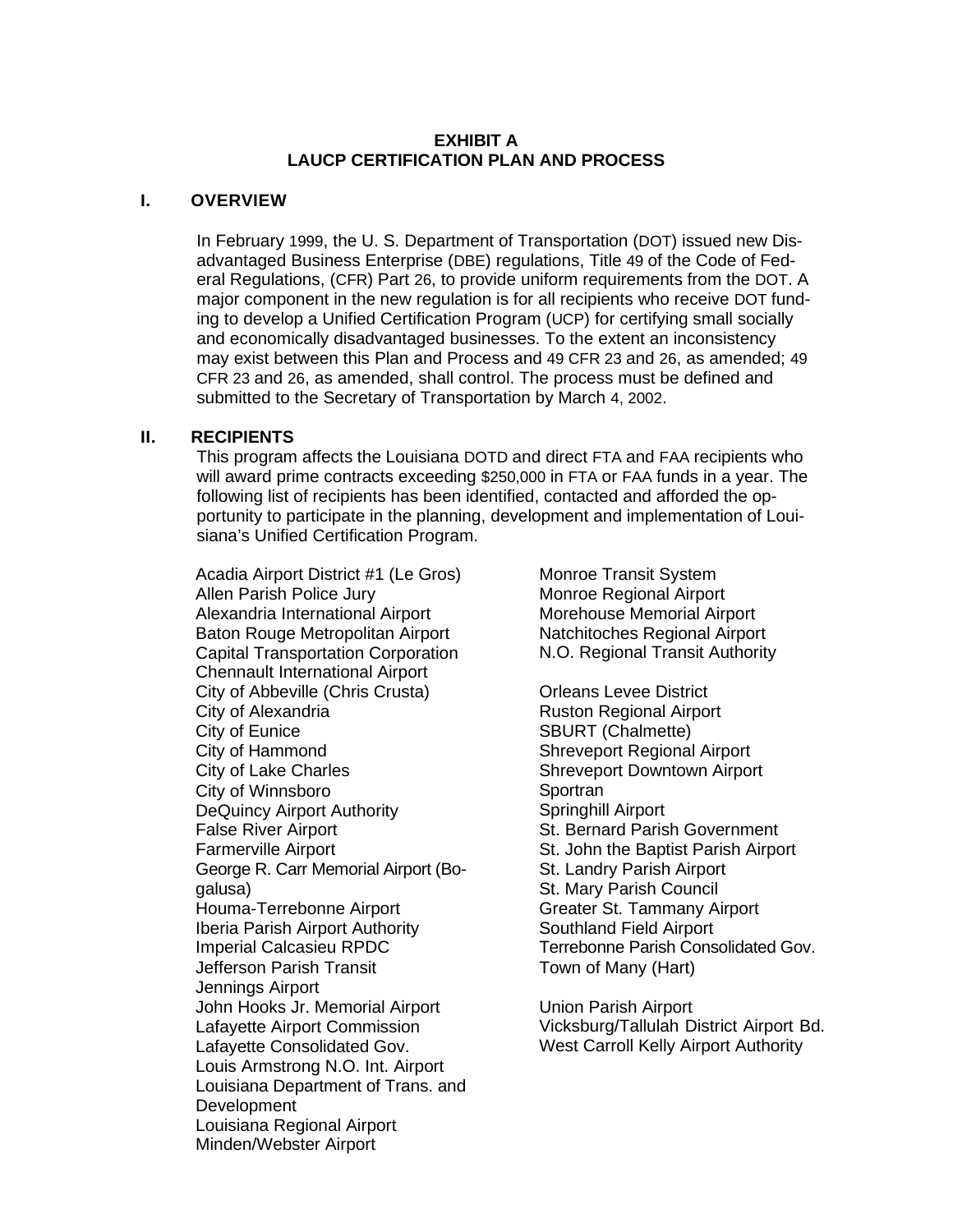## **III. IMPACT**

The Federal Regulation, 49 CFR 26 requires the establishment of a single uniform process, or one stop shopping for DBE applications, certifications, and development of a single point DBE directory. The UCP will not establish, recommend, or alter the DBE Plan and Program of any recipient, other than to supplement an approved plan. The development of a DBE goal, administration, monitoring, and reporting remains the sole responsibility of the recipient agency.

# **IV. PURPOSE OF CERTIFICATION**

The purpose of certification is to ensure that only small businesses independently owned and controlled in both substance and form by one or more socially and economically disadvantaged persons participate in the LAUCP DBE Program. These businesses must meet all eligibility standards set forth in 49 CFR 26, subpart D, as amended.

The Certifying Agencies are responsible for determining and certifying the eligibility of all businesses seeking to participate as DBEs on federally assisted transportation related contracts.

# **V. DEFINITIONS**

The LAUCP shall adhere to the definitions set forth in the Federal Regulation, 49 CFR 26.5.

- A. Certifying Agency means a recipient with the authority to perform DBE certification. The four Certifying Agencies in the State of Louisiana are the Louisiana Department of Transportation and Development, New Orleans Metropolitan Certifying Agency, the Alexandria International Airport, and the City of Shreveport. Each agency will certify within the regions identified in the UCP agreement.
- B. Concessionaire means a firm that owns and controls a concession or a portion of a concession, as defined by 49 CFR 23.
- C. Grandfathering means that all firms mutually agreed upon by the UCP committee and certified at the time of merger of the individual directories shall remain certified at the time of program implementation or at such date determined by the UCP executive committee. In such instance where a firm has multiple certification anniversary dates the earliest certification date shall be used for purposes of recertification and annual updates.
- D. LaDOTD means the Louisiana Department of Transportation and Development.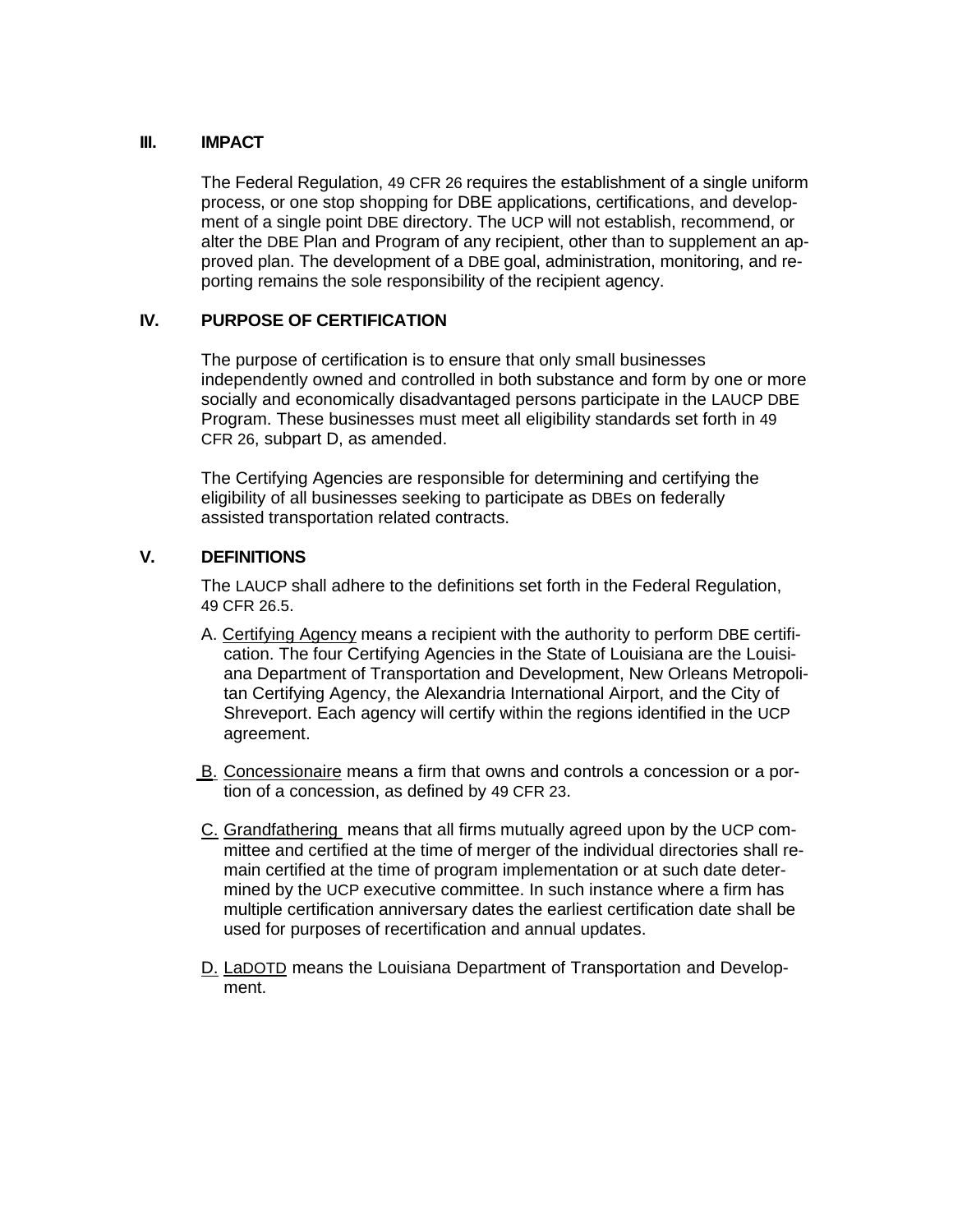E. Principal Place of Business/Home State means the business location where the individuals who manage the firm's day-to-day operations spend most working hours and where top management's business records are kept. If the offices from which management is directed and where business records are kept are in different locations, the Certifying Agency will determine the principal place of business for DBE program purposes.

# **VI. LAUCP CERTIFICATION PROCESS**

A. Application - The certification application will be provided upon request by any Certifying Agency to businesses seeking recognition as a DBE. It is the responsibility of the applicant for certification to submit the required information in a notarized statement under penalty of perjury. Information on eligibility and instructions for completing and furnishing information and documentation that establishes whether each applicant meets the DBE eligibility standards (business size, ownership and control) are included in the application designated as Schedule A.

Applications for certification, along with accompanying documentation shall be examined and evaluated by the Certifying Agency. A determination is reached regarding a firm's eligibility based on whether or not the applicant meets the business size, social and economic disadvantage, ownership, and control requirements. The eligibility standards and guidelines used in making the determinations are included in the regulation (49 CFR 26). Decisions on applications for certification will be made within 90 days of receiving a complete application. The Certifying Agency may extend this time period once, for an additional 60 days, upon written notice to the firm, explaining fully and specifically the reasons for the extension.

- B. Desk Audit At minimum, the following documents will be reviewed prior to a certification decision:
	- Personal Net Worth Statement (current within 6 months)
	- Statement of Social Disadvantage
	- Organizational Documents
	- Status of Marital Regime and Division of Property Statement
	- Initial Contributions
	- Stock Certificates (if applicable)
	- Organizational Tax Returns for the past 3 years for the applicant firm and any affiliated and subsidiary firms
	- Owner(s) Individual tax returns for the past three years
	- Company financial statements
	- Resumes for the principal owners and key staff\ members
	- Equipment (owned and accessible)
	- Work History of the applicant company
	- Bonding and financial capability of the firm
- C. On-site and project site reviews The Certifying Agency must perform a site visit to the office of the applicant and to any job site which the firm is working at the time of the eligibility investigation. Principals of the applicant firm must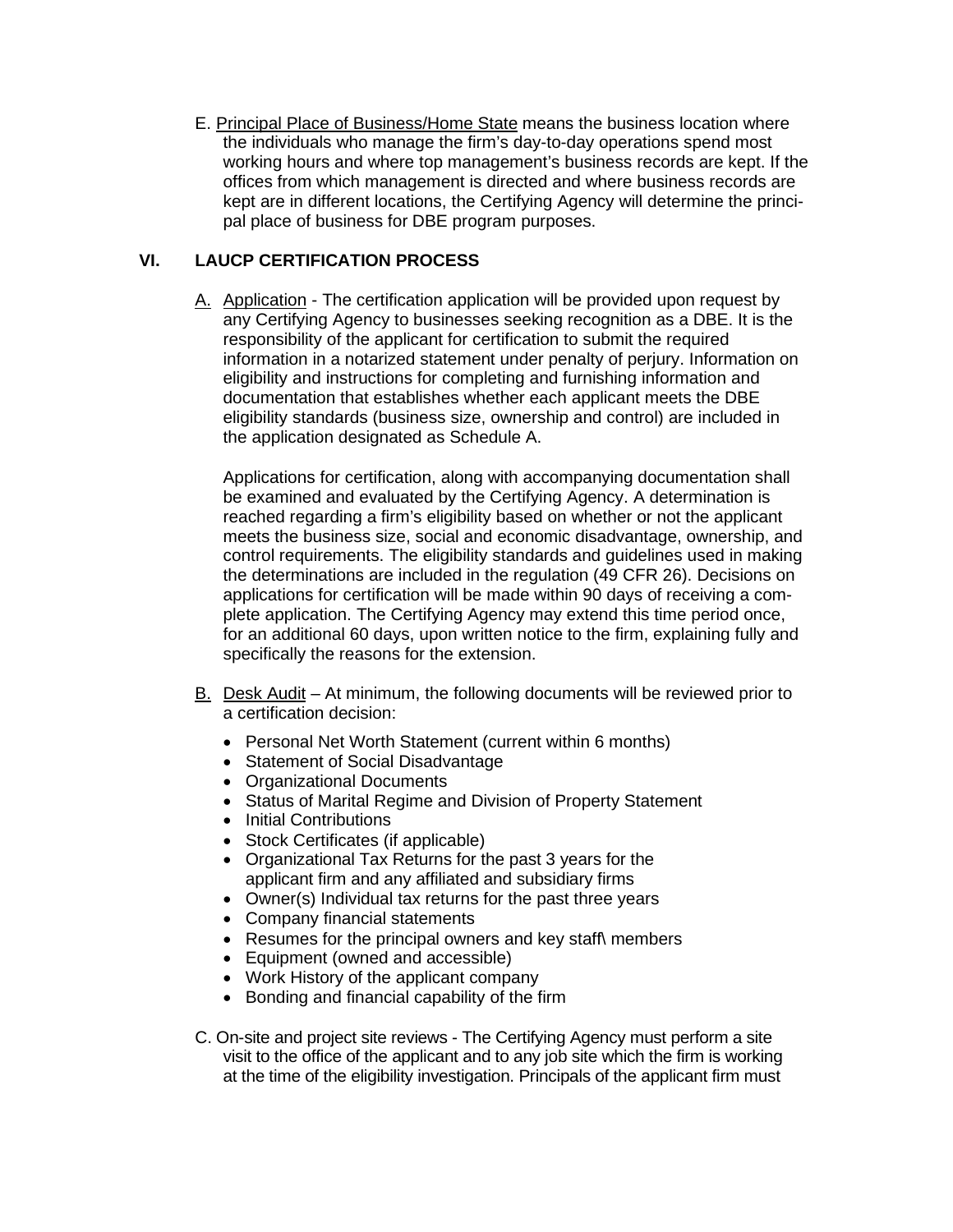be interviewed. Office and job site visits may be omitted from the investigation in any of the following situations:

- 1. If a firm has obtained certification by a DOT recipient in its home state prior to applying with a Certifying Agency in Louisiana. On-site reviews may be conducted on firms whose principal place of business is not within Louisiana.
- 2. If the Certifying Agency, in its discretion, accepts the certification of another DOT recipient, who included site visits conforming to the regulations.
	- a. The Certifying Agency will contact the appropriate UCP personnel in the state of the applicant's principal place of business for the on-site review report and related documents.
	- b. The Certifying Agency shall not utilize on-site review reports from the applicant's home state which are more than three years old.
- D. Verification of Eligibility It is the Certifying Agency's responsibility to verify that the applicant meets all the eligibility standards of 49 CFR 26. Each file shall be reviewed to determine if the business is approved, denied or deferred.

If certification is approved, the business shall be added to the LAUCP's directory of certified businesses.

If certification is denied, the applicant will be notified of the decision in writing, detailing the specific reasons for denial.

If certification is deferred, additional information will be requested prior to making a determination or, if the applicant has not responded to a request for information, the file will be closed. After six months, a new application will be required.

E. The LAUCP will adhere to the Federal Regulation, 49 CFR Part 26.84 when processing applications from SBA certified firms.

# **VII. CERTIFICATION STANDARDS**

A. The major requirements for certification may be found in 49 CFR 26, Subpart D.

## **VIII. DEALERS, MATERIAL SUPPLIERS AND MANUFACTURERS**

A. Commercially useful function, normally a counting concept will be considered by the certifying agency in administering contracts to evaluate the firm's method of supplying materials. In accordance with the requirements of commercially useful function as defined in 49 CFR 26.55, standard industry practices will be taken into account when considering a firm's method of supplying products. However, when standard industry practices violate DBE pro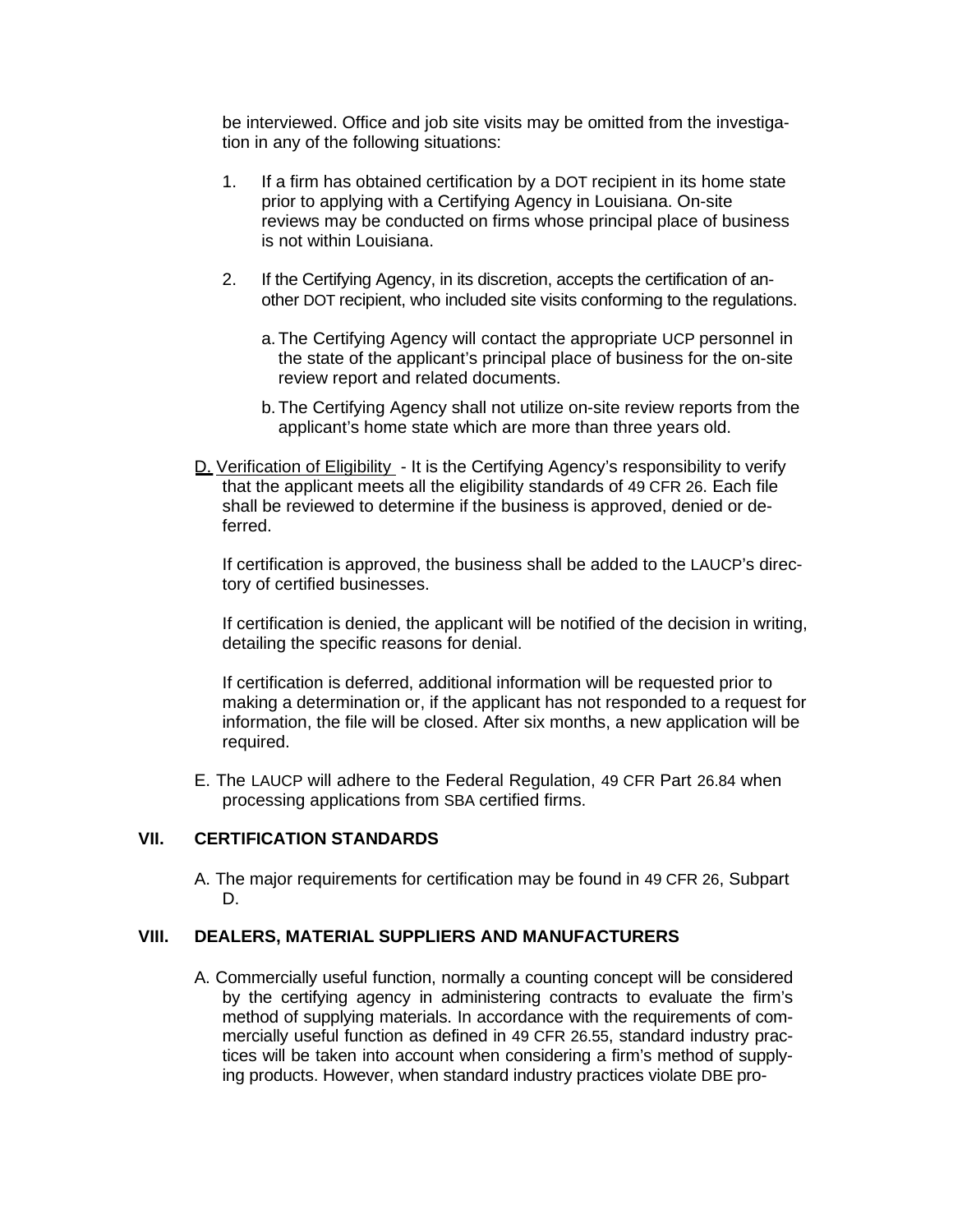gram requirements, DBE program requirements will prevail. It is the responsibility of the recipient to determine whether a DBE is performing a commercially useful function.

B. In order for a firm to qualify as a DBE supplier of metal and/or concrete pipe for highway, street and bridge construction and maintenance, the firm must also manufacture the pipe. Metal and/or concrete pipe is specialty pipe which is project specific, and is inspected during the manufacturing process. This arrangement provides for no warehousing of metal or concrete pipe, and essentially requires the manufacturer to be the supplier. Merely ordering pipe from the fabricator, and in turn selling it to contractors, is not consistent with normal industry practice.

# **IX. TRUCKERS**

To be DBE certified, trucking firms must own at least one fully operational truck. The owner is not required to drive the truck and may hire drivers. The truck must have a current registration and be properly licensed. The owner of the trucking firm must also meet all other eligibility requirements.

# **X. CONCESSIONAIRES**

# A. Process and Net Worth

The certification process for applicants seeking to be recognized as a concessionaire is the same as the process set forth in Section VII of this Plan. However, concessionaire applicants are not required to submit personal net worth statements, but must submit all other documents required by this plan and 49 CFR Parts 23 and 26, as amended.

# **B.** Size Standards

An eligible DBE concessionaire cannot exceed the size standards outlined in Appendix A to subpart F of 49 CFR 23.

# C. Franchise and License Agreement

A business operating under a franchise or license agreement may be certified if it meets the standards outlined in this plan and the franchiser is not an affiliate with the franchisee. In determining whether affiliation exists, the restraints relating to standardized quality advertising, accounting format and other provisions imposed on a franchisee by its franchise agreement generally will not be considered, provided that the franchisee has the right to profit from its efforts and bears the risk of loss commensurate with ownership. Alternatively, even though a franchisee may not be controlled by the franchiser by virtue of such provisions in the franchise agreement. Control, and therefore affiliation, could arise through other means, such as common management and excessive restrictions upon the sale of the franchise interest.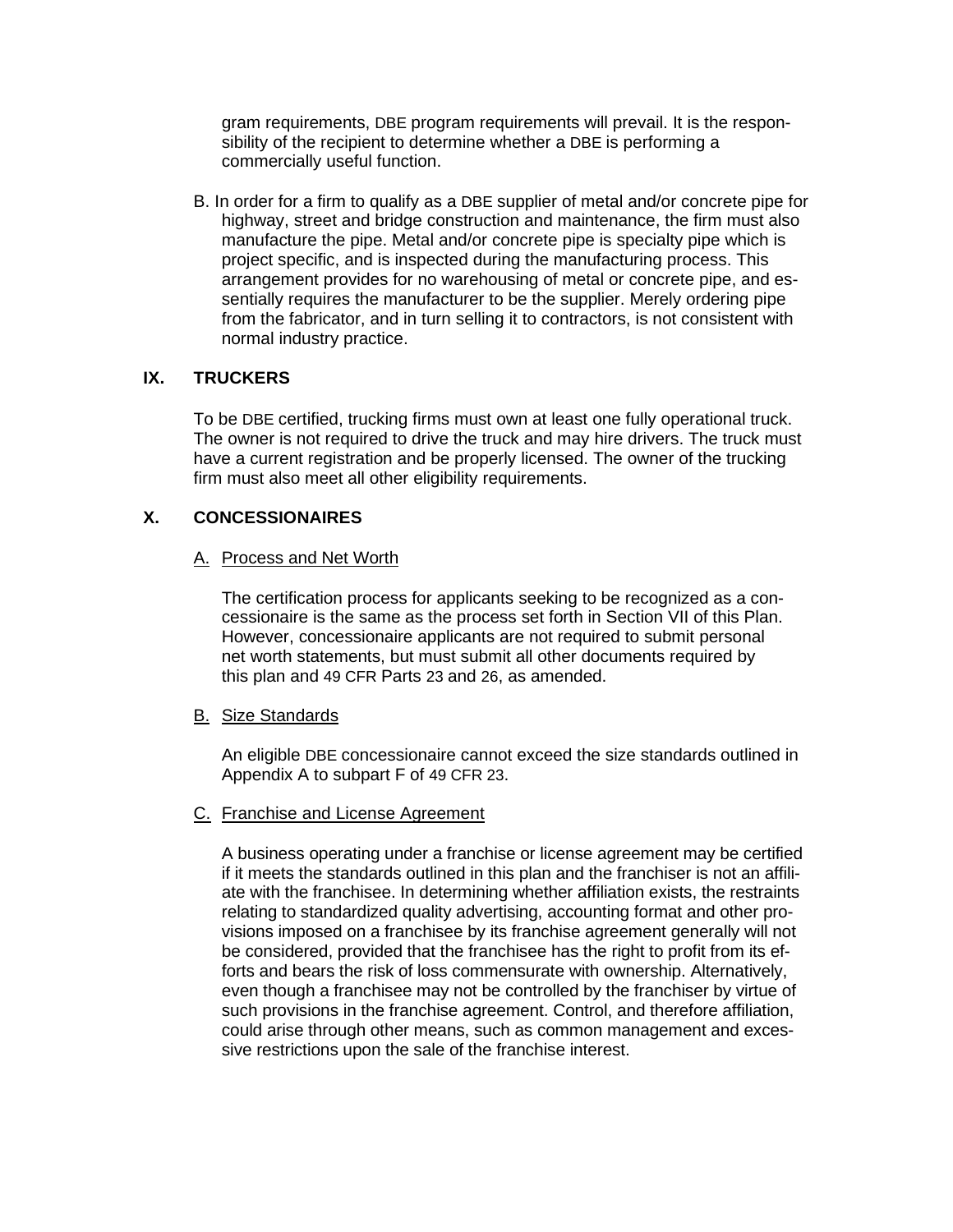## D. Ineligible Arrangements

Arrangements which are ineligible for DBE certification include limited partnerships in which a non-DBE is the general partner, and other arrangements that do not provide for ownership and control by the socially and economically disadvantaged owner(s).

# **XI DISPUTE RESOLUTION OF CERTIFICATION**

A. The Executive Committee, comprised of a representative of each of the 4 regions and two at large members, shall reconcile disputes among the Certifying Agencies with respect to certification. The resolution of such disputes will be decided by the Executive Committee. The certifying agency that certified a disputed firm shall recuse itself from the process. If a voting certifying agency member cannot attend, it must send a representative with a proxy. In the event of a tie vote, the Chairman of the Committee will make the final decision.

# **XII. DENIALS OF CERTIFICATION**

- A. When a Certifying Agency determines a business to be ineligible for certification, the Certifying Agency will notify the firm, in writing. The letter shall provide an explanation or basis for the denial, specifically referencing the applicable regulations and the evidence in the record that supports each reason for the denial.
- B. All certification denials are administratively final and conclusive at the state level. The applicant firm may appeal the decision, in writing, within 90 days of the date of LAUCP's decision to the U.S. Department of Transportation. The appeals shall be addressed to the U.S. Department of Transportation, Office of Civil Rights, Certification Appeals Branch, 400 7<sup>th</sup> St. S. W., Room 5414, Washington, D.C. 20590. The Certifying Agency will promptly implement any DOT certification appeal decisions affecting the eligibility of the applicant, if DOT overturns the certifying agency's decision.
- C. A firm that is denied certification cannot reapply for certification to any Certifying Agency for a period of twelve months after a final decision has been rendered.

# **XIII. DECERTIFICATION**

# A. Third Party Challenges

- 1. Any person may challenge the eligibility of a firm that has been certified. A written complaint which includes information and arguments supporting a complainant's allegations of ineligibility must be accepted by a Certifying Agency. The complainant's identity must be kept confidential in accordance with 49 CFR 26.109 (b).
- 2. A recipient, a Certifying Agency, or DOT may initiate a challenge in the event information is discovered which suggest that a firm, certified pursuant to this Plan, may not be eligible for certification.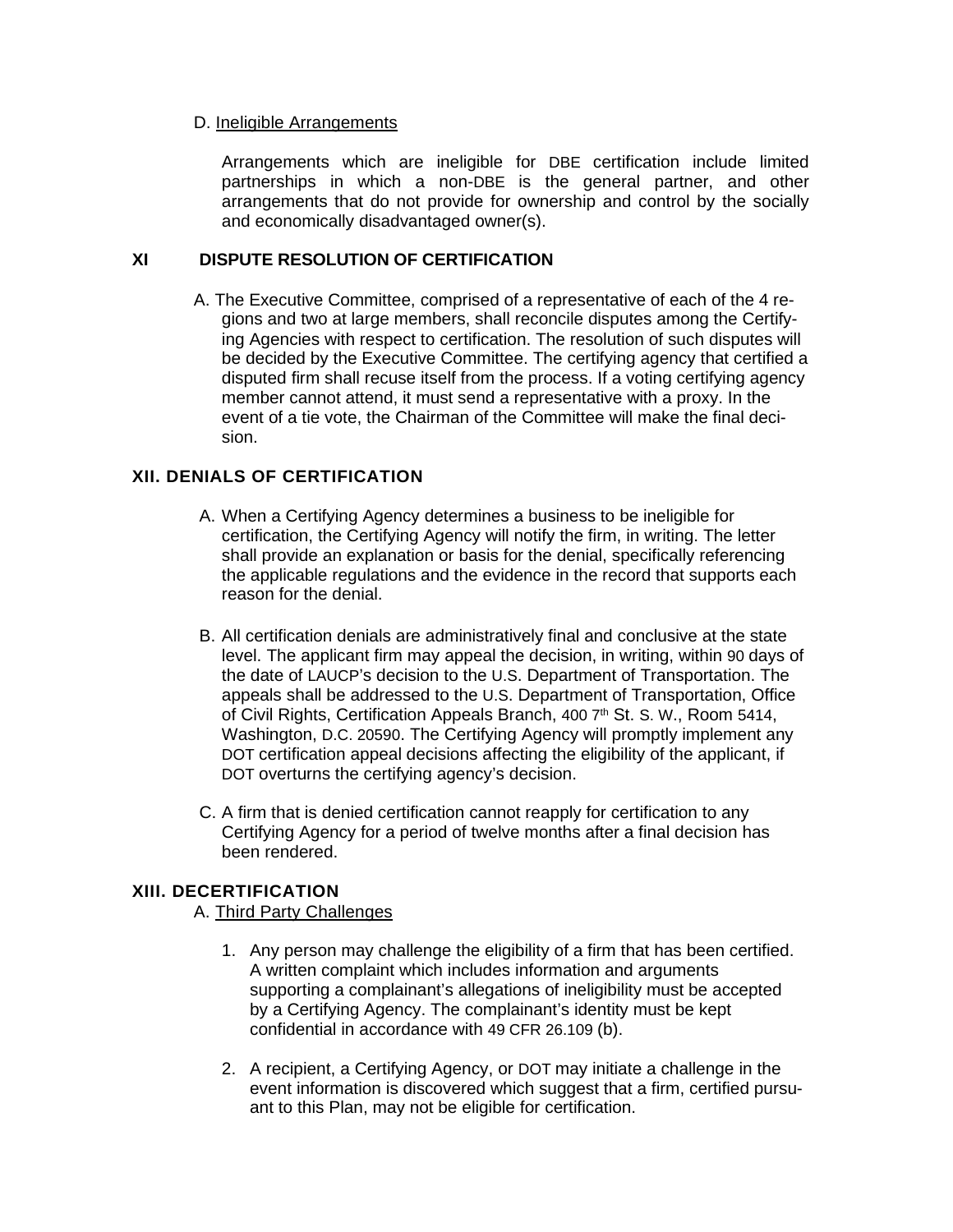3. Regardless of whether a challenge is initiated by a third party, a recipient, a Certifying Agency, or DOT decertification proceedings must be initiated.

## B. Failure to Submit Recertifications and No Change Affidavits

- 1. If a firm fails to submit an application for recertification or a no change affidavit prior to the firm's expiration, the certifying agency will initiate decertification proceedings. The firm will be notified in writing of their failure to cooperate, and will be allowed 14 days to respond to the intent to decertify.
- 2. The process followed will be the same as addressed in section D. Informal Hearings, F. Appeal Rights, and G. Re-Application mentioned below.

## C. Agency Review

- 1. The Certifying Agency must review its records, the material provided by a complainant and any other relevant information to determine whether there is reasonable cause to believe that a certified firm is ineligible.
- 2. After the Certifying Agency completes its review, written notice must be provided to the firm about the proposed action.
- 3. The written notice must contain the reason for the proposed finding and the notice must make specific reference to the evidence in the record supporting a proposed finding.

## D. Informal Hearings

Proceedings to decertify a firm shall be commenced in accordance with 49 CFR 26.87.

- 1. The DBE firm shall be offered an opportunity to present evidence in support of continued eligibility for DBE certification at an informal hearing.
- 2. The hearing shall be conducted before the Executive Committee of the LAUCP. Representatives of the Certifying Agency which investigated the challenge and/or made the decision to propose decertification shall not participate in making a decision to remove the firm from eligibility. There shall be an administrative firewall between the proponents of decertification and the decision makers.
- 3. There must be a written record of the proceedings. A court reporter will provide a transcript with the certifying agency who initiated the decertification being responsible for the cost. The Executive Committee will issue a written decision. The decision will be provided to the firm and the certifying agency.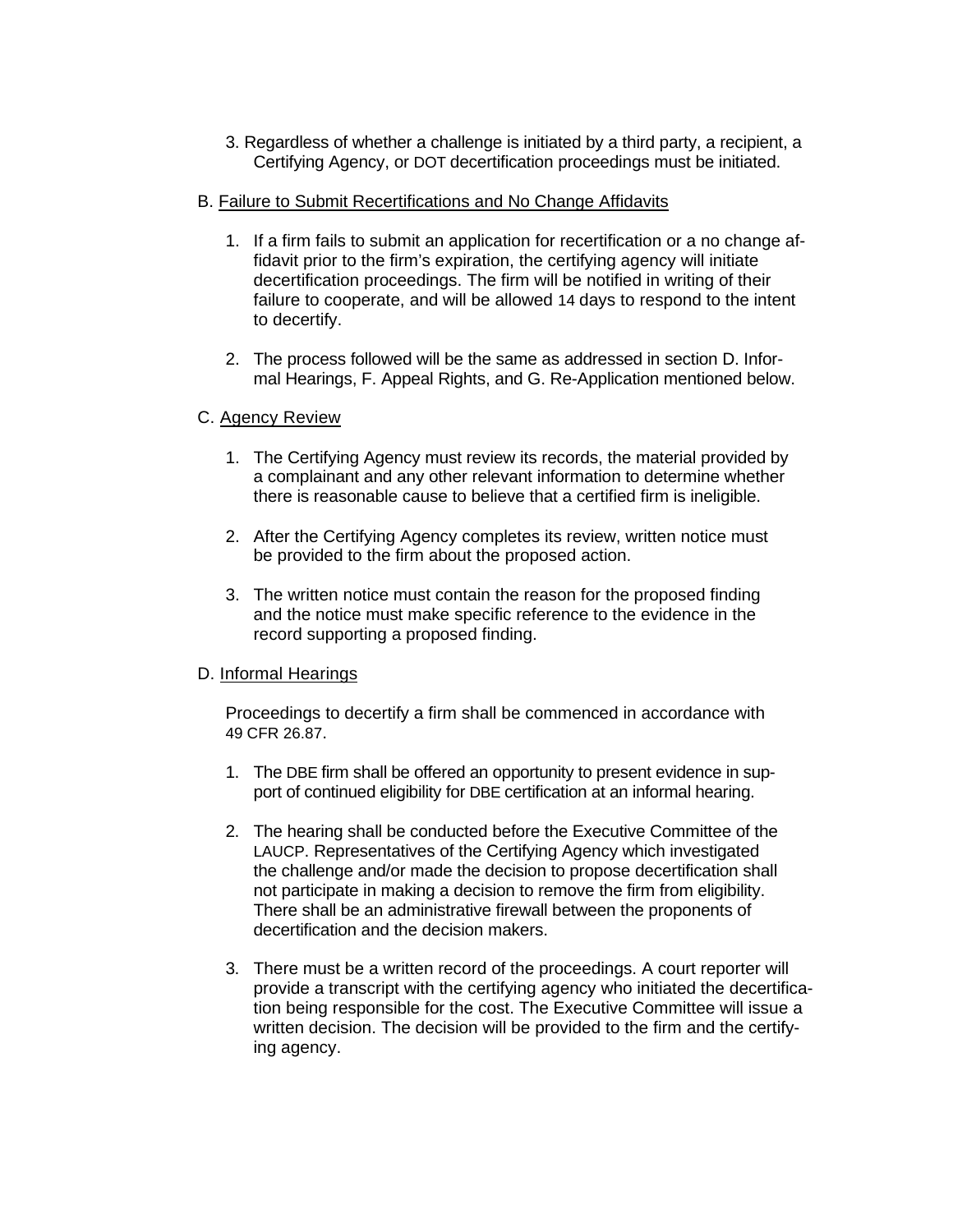# E. Personal Net Worth

If the reason that a Certifying Agency proposes decertification is that the owner's Personal Net Worth is in excess of the limits set forth in the applicable regulations, the Certifying Agency shall notify the owner in writing of the firm's decertification. No further action shall be taken by the Certifying Agency and/or LAUCP. A firm decertified pursuant to this process shall have the right to appeal to the U.S. Department of Transportation.

# F. Appeal Rights

1. Any firm may appeal a decertification decision, in writing, to the U.S. Department of Transportation within 90 days of the date of the LAUCP's decision.

> U.S. Department of Transportation Office of Civil Rights Certification Appeals Branch 450 7<sup>th</sup> Street, S.W. Room 5414 Washington, D.C. 20590

2. A firm that is decertified remains ineligible during its appeal process to U. S. DOT.

The LAUCP shall promptly implement any decisions rendered by U. S. DOT.

G. Re-Application

A firm that is decertified cannot re-apply for certification to any Certifying Agency for a period of twelve (12) months after a final decision has been rendered.

# **XIV. RECERTIFICATION**

- A. Certification under this program is valid for three (3) years from the date of approval by the Certifying Agency. The Certifying Agency will notify the certified DBE firm, in writing, within forty-five (45) days prior to the expiration date. In addition, a recertification application will also be issued at this time.
- B. The recertification application will require the firm to update gross receipts for the firm, as well as provide information on the owner's Personal Net Worth Statement (PNW), and any changes to the ownership/control/management of the firm.
- C. On-site reviews will be conducted on certified firms once every three years, generally at the time of recertification. Each Certifying Agency reserves the right to conduct on-site reviews at any time they deem necessary.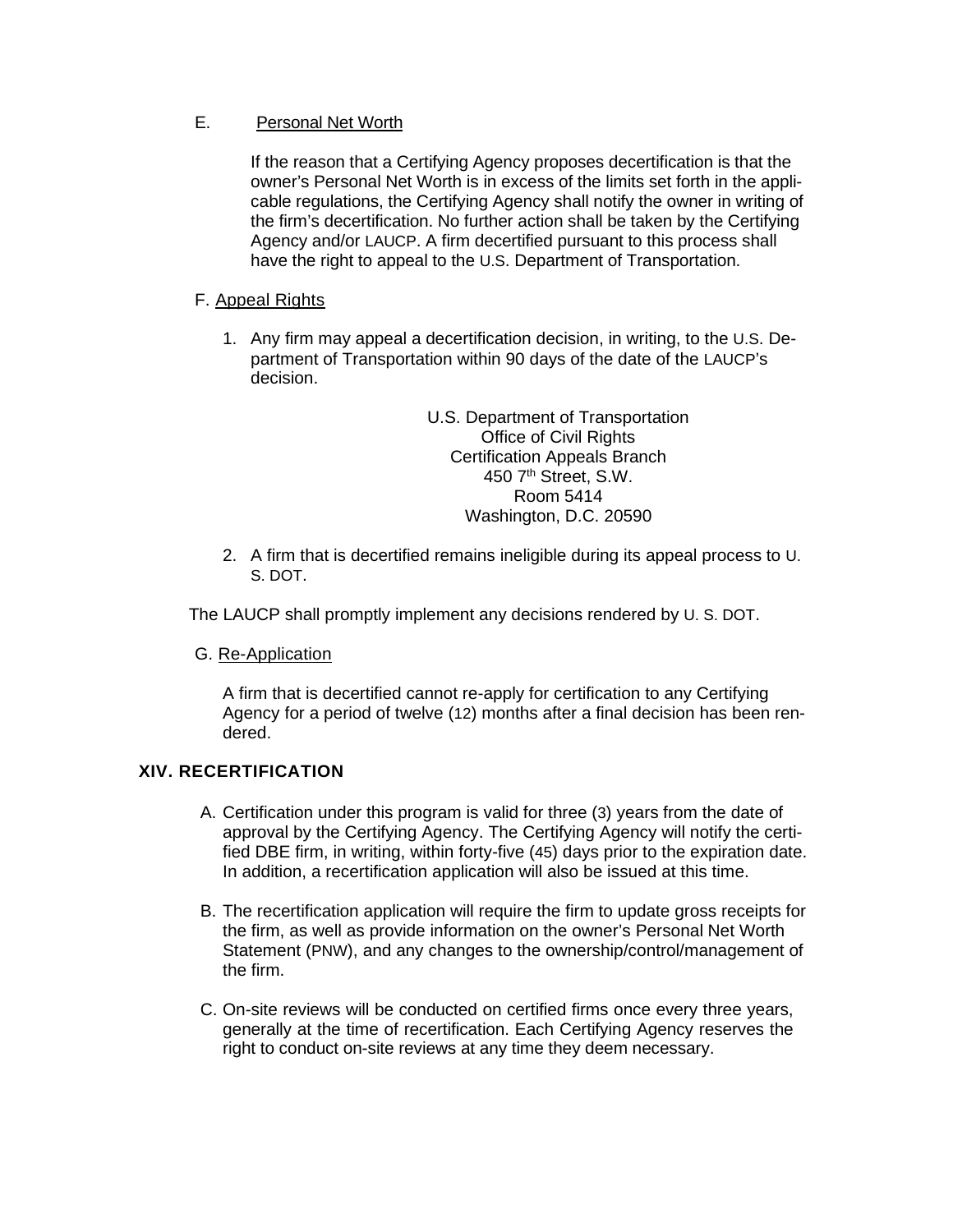# **XV. NO CHANGE AFFIDAVITS (ANNUAL UPDATES)**

- A. Once certified, a DBE must update its submission every year by submitting a notarized affidavit of no change, and documents, pursuant to 49 CFR 26.83(j) which affirms its continued ability to meet the eligibility requirements of the program. The Certifying Agency that processed the original application for the firm will be responsible for all notices and processing of all annual updates.
- B. Out of state firms must provide a copy of the most recent home states certification approval.
- C. A firm is required to notify the Certifying Agency of all circumstances which affect the firm's ability to meet the size, disadvantaged status, ownership or control within 14 days of the change.

# **XVI. CONFIDENTIALITY**

The LAUCP will safeguard from disclosure to third parties information that may reasonably be regarded as confidential business information consistent with Federal and State laws. Louisiana's Public Records Act, safeguards certain information from release and LAUCP will not release personal financial information submitted in response to the personal net worth as contained in the certification application to a third party, (does not apply to US DOT) without expressed written consent.